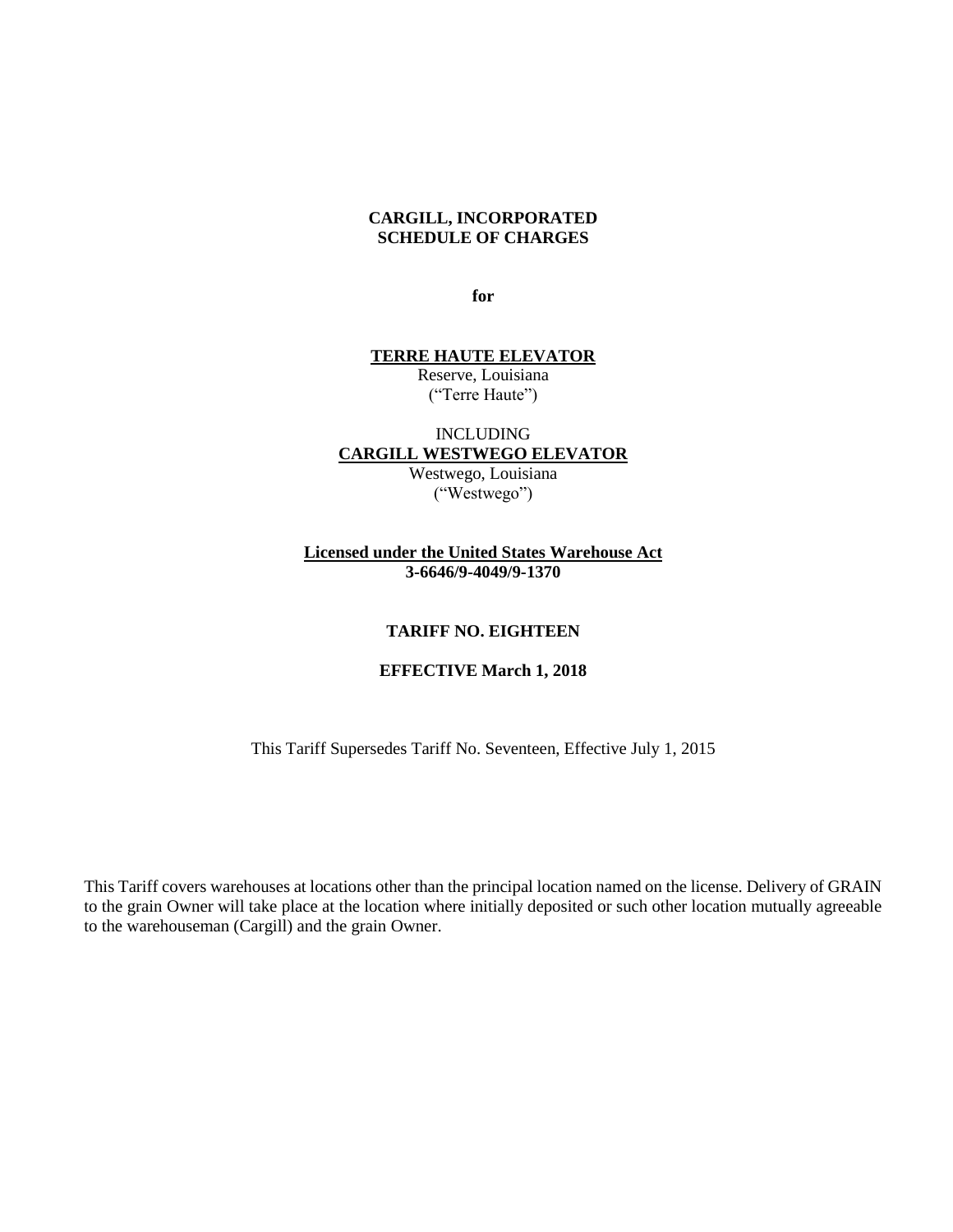(including Cargill Westwego Elevator) **3-6646/9-4049/9-1370**

# **Table of Contents**

|                                            |                                                      | Page           |
|--------------------------------------------|------------------------------------------------------|----------------|
| <b>SECTION A:</b>                          | <b>DEFINITIONS</b>                                   | 6              |
| <b>SECTION I:</b>                          | <b>STORAGE CHARGES</b>                               |                |
| <b>Subsection A:</b>                       | <b>Rates</b>                                         |                |
| $\mathbf{1}$                               | <b>Storage Rates</b>                                 | 6              |
| $\overline{2}$                             | <b>CCC</b> Interest                                  | 6              |
| <b>Subsection B:</b>                       | <b>Terms</b>                                         |                |
| $\mathbf{1}$                               | <b>Sound Grain Only</b>                              | $\overline{7}$ |
| $\overline{2}$                             | Responsibility                                       | $\tau$         |
| 3                                          | <b>Right of Transfer</b>                             | $\tau$         |
| $\overline{4}$                             | <b>IP</b> Storage                                    | $\overline{7}$ |
| 5                                          | <b>Charges Start</b>                                 | $7 - 8$        |
| 6                                          | <b>Charges Due</b>                                   | $\, 8$         |
| $\tau$                                     | Insurance                                            | 8              |
| $8\,$                                      | <b>Special Contracts</b>                             | 8              |
| 9                                          | <b>Act Governs</b>                                   | 9              |
| 10                                         | Prepayment                                           | 9              |
| 11                                         | Interpretation                                       | 9              |
| 12                                         | <b>Force Majeure</b>                                 | 9              |
| <b>SECTION II:</b><br><b>Subsection A:</b> | <b>OTHER CHARGES</b><br><b>Government Loan Grain</b> |                |
| $\mathbf{1}$                               | Contracts                                            | 9              |
| <b>Subsection B:</b>                       | <b>Intra-Elevator Grain Handling</b>                 |                |
| $\mathbf{1}$                               | Transferring                                         | 9              |
| $\mathbf{2}$                               | Mixing                                               | 9              |
| $\mathfrak{Z}$                             | Screening                                            | 9              |
| $\overline{4}$                             | <b>Fees</b>                                          | 9              |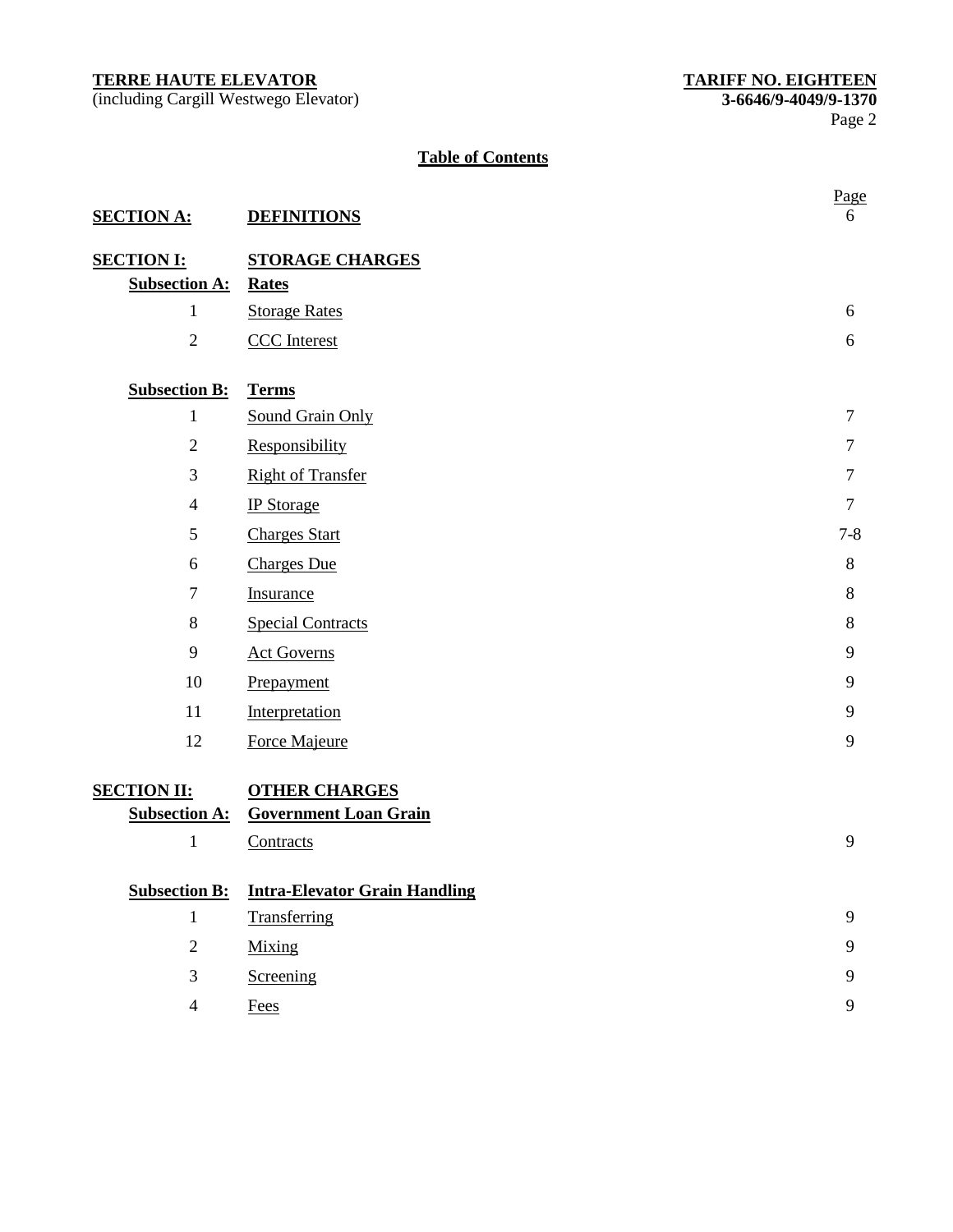(including Cargill Westwego Elevator) **3-6646/9-4049/9-1370**

| <b>SECTION II:</b>   | <b>OTHER CHARGES</b>                      |           |
|----------------------|-------------------------------------------|-----------|
| <b>Subsection C:</b> | <b>Terms</b>                              |           |
| $\mathbf{1}$         | <b>Charges Due</b>                        | 10        |
| $\overline{2}$       | Sound Grain Only                          | 10        |
| 3                    | Shrinkage                                 | 10        |
| <b>SECTION III:</b>  | <b>RECEIVING AND SHIPPING</b>             |           |
| <b>Subsection A:</b> | <b>Receiving</b>                          |           |
| $\mathbf{1}$         | Rates                                     | 10        |
| <b>Subsection B:</b> | <b>Shipping</b>                           |           |
| $\mathbf{1}$         | Rates                                     | 10        |
| $\sqrt{2}$           | Stevedoring                               | 10        |
| $\mathfrak{Z}$       | Straight-Time                             | 11        |
| $\overline{4}$       | Holidays                                  | 11        |
| 5                    | Overtime                                  | 11        |
| $6\,$                | Possible Increase                         | 11        |
| $\boldsymbol{7}$     | <b>Overtime Rate</b>                      | 11        |
| $\,8\,$              | <b>Overtime Deadline</b>                  | 12        |
| 9                    | <b>Ordering Overtime</b>                  | 12        |
| 10                   | Overtime Includes                         | 12        |
| 11                   | <b>Overtime Rules</b>                     | 12        |
| 12                   | Rain, Fog, & Other Weather-Related Delays | 12        |
| 13                   | <b>Pollution Control Laws</b>             | 12        |
| 14                   | <b>Terminal Access</b>                    | 13        |
| 15                   | Fresh Water                               | 13        |
| 16                   | <b>Security Fee</b>                       | 13        |
| <b>Subsection C:</b> | <b>Berthing Terms</b>                     |           |
| $\mathbf{1}$         | <b>Berth Application</b>                  | $13 - 14$ |
| $\sqrt{2}$           | Legal Effect                              | 14        |
| $\mathfrak{Z}$       | <b>Anchorage Requirements</b>             | 15        |
| $\overline{4}$       | Dead Berth Charge                         | 16        |
| $\mathfrak{S}$       | <b>Berth Assignment</b>                   | $16-18$   |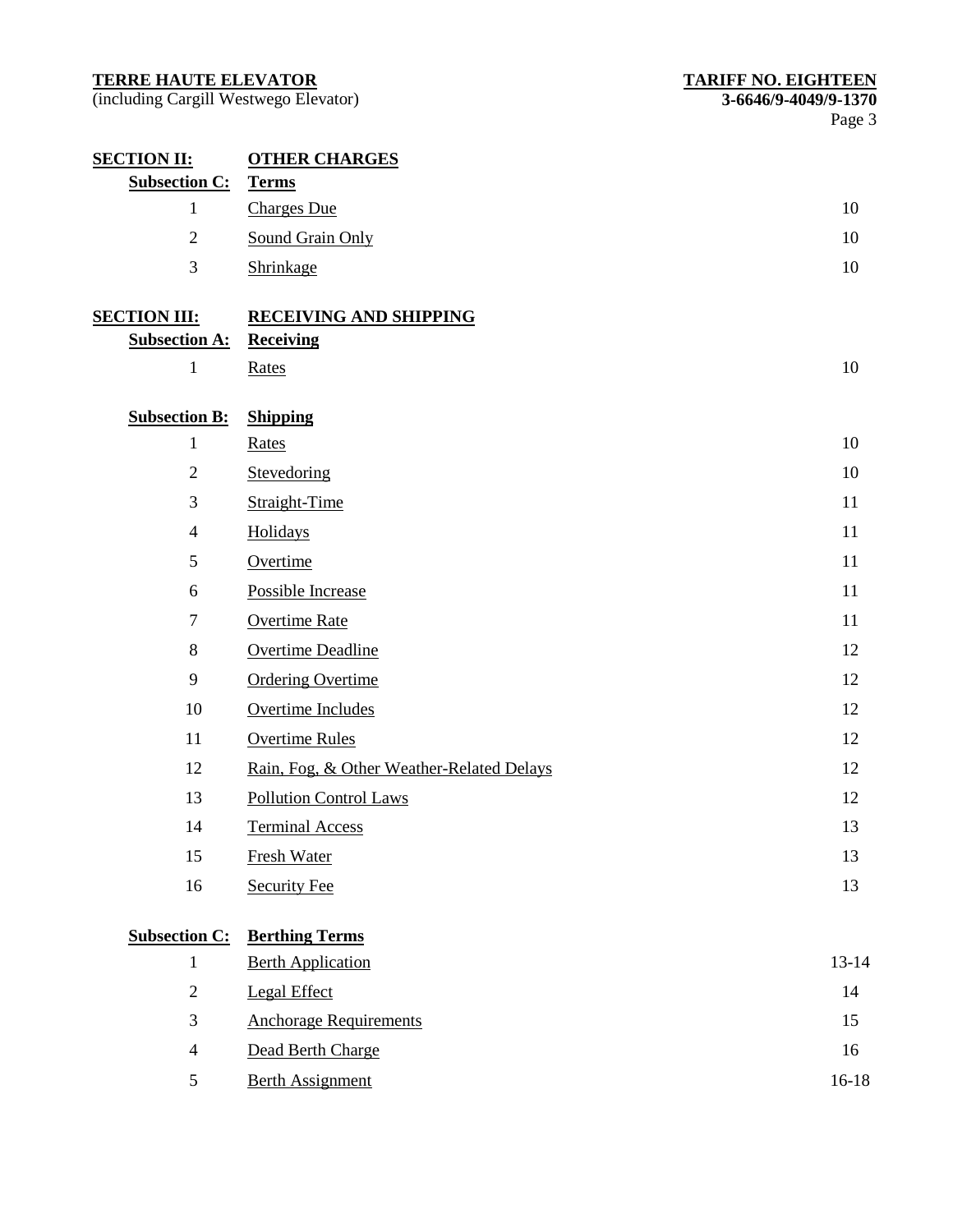(including Cargill Westwego Elevator) **3-6646/9-4049/9-1370**

| <b>SECTION III:</b>  | <b>RECEIVING AND SHIPPING</b>                        |           |
|----------------------|------------------------------------------------------|-----------|
| <b>Subsection C:</b> | <b>Berthing Terms</b>                                |           |
| 6                    | <b>Stowage Plans</b>                                 | 18        |
| $\tau$               | <b>Terminal May Change Turn</b>                      | 18        |
| $8\,$                | <b>Notice to Terminal</b>                            | 19        |
| 9                    | <b>Strikes</b>                                       | 19        |
| 10                   | Vacate the Berth                                     | 19        |
| 11                   | Restrictions                                         | 20        |
| 12                   | Gangway, Lights, Crew                                | 20        |
| 13                   | Liability                                            | 20        |
| 14                   | <b>Losses and Damages</b>                            | 20        |
| 15                   | <b>User Liability</b>                                | $20 - 21$ |
| 16                   | Fire Signal                                          | 21        |
| 17                   | <b>Shifting Costs</b>                                | 21        |
| 18                   | Payment                                              | 21-22     |
| 19                   | <b>Fitting Operations</b>                            | 22        |
| 20                   | Tankers and Bulk Ore Carriers, Oil Bulk Ore Carriers | $22 - 23$ |
| 21                   | Misc. Costs/Losses/Expenses                          | 23        |
| 22                   | <b>Vessel Loading</b>                                | 23        |
| 23                   | <b>Ballast</b>                                       | 23        |
| 24                   | <b>Fumigation</b>                                    | 23-24     |
| 25                   | <b>Vessel Bunkering</b>                              | 24        |
| 26                   | Dockage                                              | 24        |
| 27                   | <b>Line Handling</b>                                 | 24        |
| 28                   | <b>Dust Reducing Tarpaulins</b>                      | 24        |
| 29                   | <b>Vessel Waste Disposal</b>                         | $24 - 25$ |
| 30                   | Trimming                                             | 25        |
| 31                   | <b>Draft Surveys</b>                                 | 25        |
| 32                   | Pontoons                                             | 25        |
| 33                   | <b>Stores Delivery</b>                               | 26        |
| 34                   | <b>Hot Work</b>                                      | 26        |
| 35                   | <b>Vessel Equipment</b>                              | 26        |
| 36                   | <b>Safe Access</b>                                   | 26        |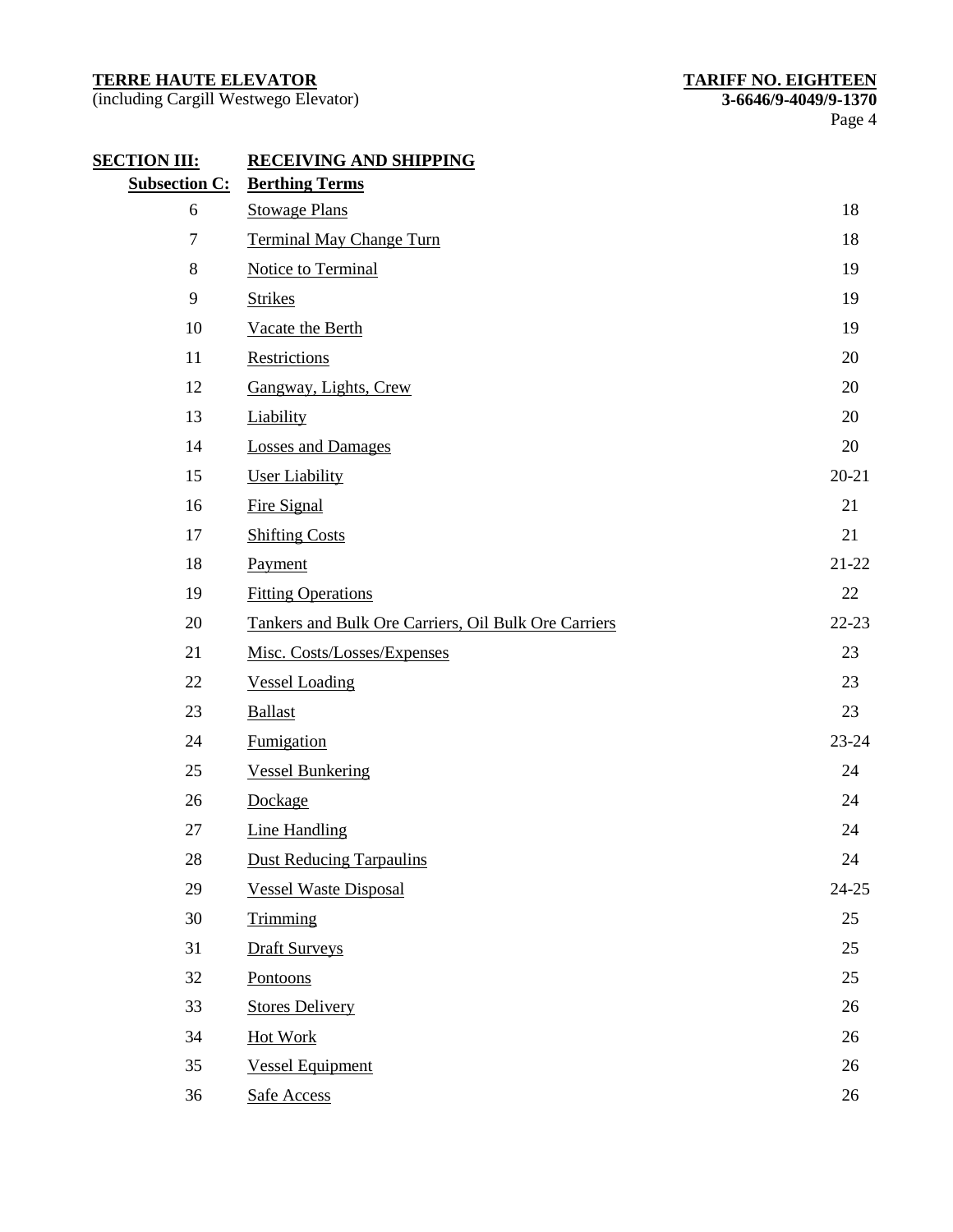(including Cargill Westwego Elevator) **3-6646/9-4049/9-1370**

| <b>SECTION III:</b>  | <b>RECEIVING AND SHIPPING</b>  |       |
|----------------------|--------------------------------|-------|
| <b>Subsection D:</b> | <b>Tug Terms</b>               |       |
| 1                    | Designated Tug Company         | 27    |
| $\overline{2}$       | <b>Number of Tugs</b>          | 27    |
| 3                    | <b>Terminal Tug Rates</b>      | 27-28 |
| $\overline{4}$       | <b>Vessel Deposit of Funds</b> | 28    |
| 5                    | <b>Disclaimer of Liability</b> | 28    |
|                      |                                |       |
| <b>Subsection E:</b> | <b>Stevedore Terms</b>         |       |
| $\mathbf{1}$         | <b>Stevedore Rules</b>         | 29    |
| $\overline{2}$       | <b>Standard of Care</b>        | 29    |
| 3                    | Care in Operations, Insurance  | 29    |
| $\overline{4}$       | Insurance                      | 30    |
| 5                    | <b>Stevedore Agreement</b>     | 31    |
| 6                    | Personnel                      | 31    |
| 7                    | <b>Trimming</b>                | 31    |
| 8                    | <b>Facility Charge</b>         | 31    |
| 9                    | Clean-Up Charge                | 32    |
| 10                   | <b>Equal Employment</b>        | 32-33 |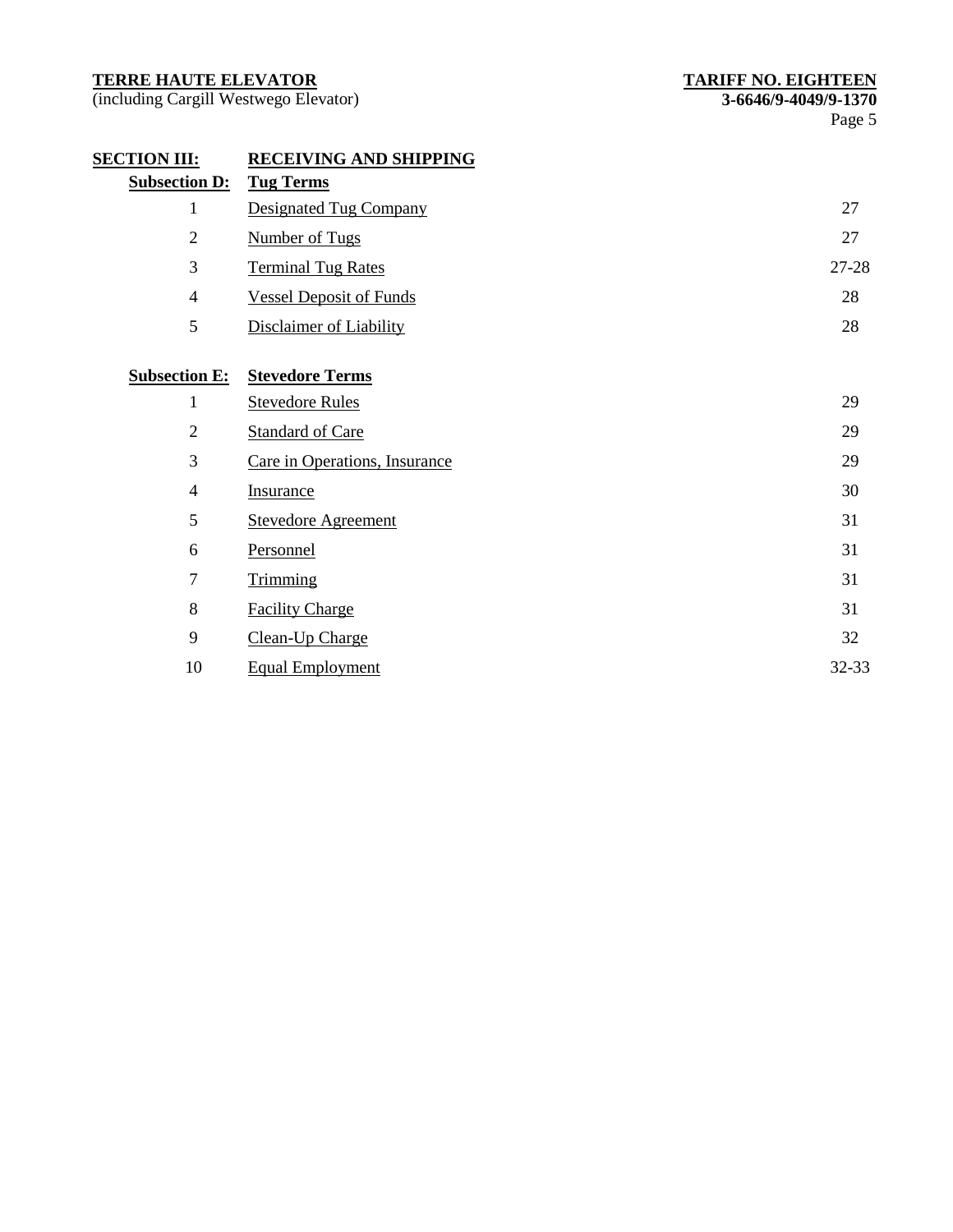(including Cargill Westwego Elevator) **3-6646/9-4049/9-1370**

| <b>SECTION A</b>                                                             | <b>DEFINITIONS</b>                                                                                                                                                                                                                          |
|------------------------------------------------------------------------------|---------------------------------------------------------------------------------------------------------------------------------------------------------------------------------------------------------------------------------------------|
| "Act"                                                                        | means the United States Warehouse Act                                                                                                                                                                                                       |
| <u>"CCC</u> "                                                                | means Credit Commodity Corporation                                                                                                                                                                                                          |
| "FGIS"                                                                       | means the Federal Grain Inspection Service of the USDA                                                                                                                                                                                      |
| "Grain"                                                                      | means all agricultural commodities defined as Grain in the regulations<br>promulgated by the Secretary of Agriculture under the Act                                                                                                         |
| "Loading or Unloading"                                                       | means the service of loading or unloading grain between any place in the Terminal<br>and covered hopper cars, trucks, lighters, vessels, barges, or any other means of<br>conveyance to, or from, the Terminal.                             |
| "NCB"                                                                        | means National Cargo Bureau, Inc.                                                                                                                                                                                                           |
| "Secretary"                                                                  | means the United States Secretary of Agriculture                                                                                                                                                                                            |
| "Storage"                                                                    | means the service of providing warehouse facilities for the storing of inbound or<br>outbound grain after the expiration of free time.                                                                                                      |
| "Tariff"                                                                     | means Schedule of Charges                                                                                                                                                                                                                   |
| "Terminal"<br>means Terre Haute Elevator including Cargill Westwego Elevator |                                                                                                                                                                                                                                             |
| "USDA"                                                                       | means the United States Department of Agriculture                                                                                                                                                                                           |
| "Vessel"                                                                     | means the physical vessel and when this Tariff refers to "vessel" with respect to<br>obligations, it means the vessel's Master, crew, Owner, charterer, and Agents,<br>jointly and severally.                                               |
| <b>SECTION I</b>                                                             | <b>STORAGE CHARGES</b>                                                                                                                                                                                                                      |
| <b>Subsection A</b>                                                          | <b>Rates</b>                                                                                                                                                                                                                                |
| <b>Subject</b><br><b>Item</b><br><b>Storage Rates</b><br>1                   | Storage rates on grain in bulk shall be one-seventh of one cent $(1/7\phi)$ per bushel<br>for each day, or part thereof, during which the grain remains in good condition.<br>Storage will be waived for ten (10) days from date of unload. |
| $\overline{2}$<br><b>CCC</b> Interest                                        | Warehouseman may charge lower storage rates on grain pledged as security for a<br>CCC price support loan. Storage will be waived for ten (10) days from date of                                                                             |

unload.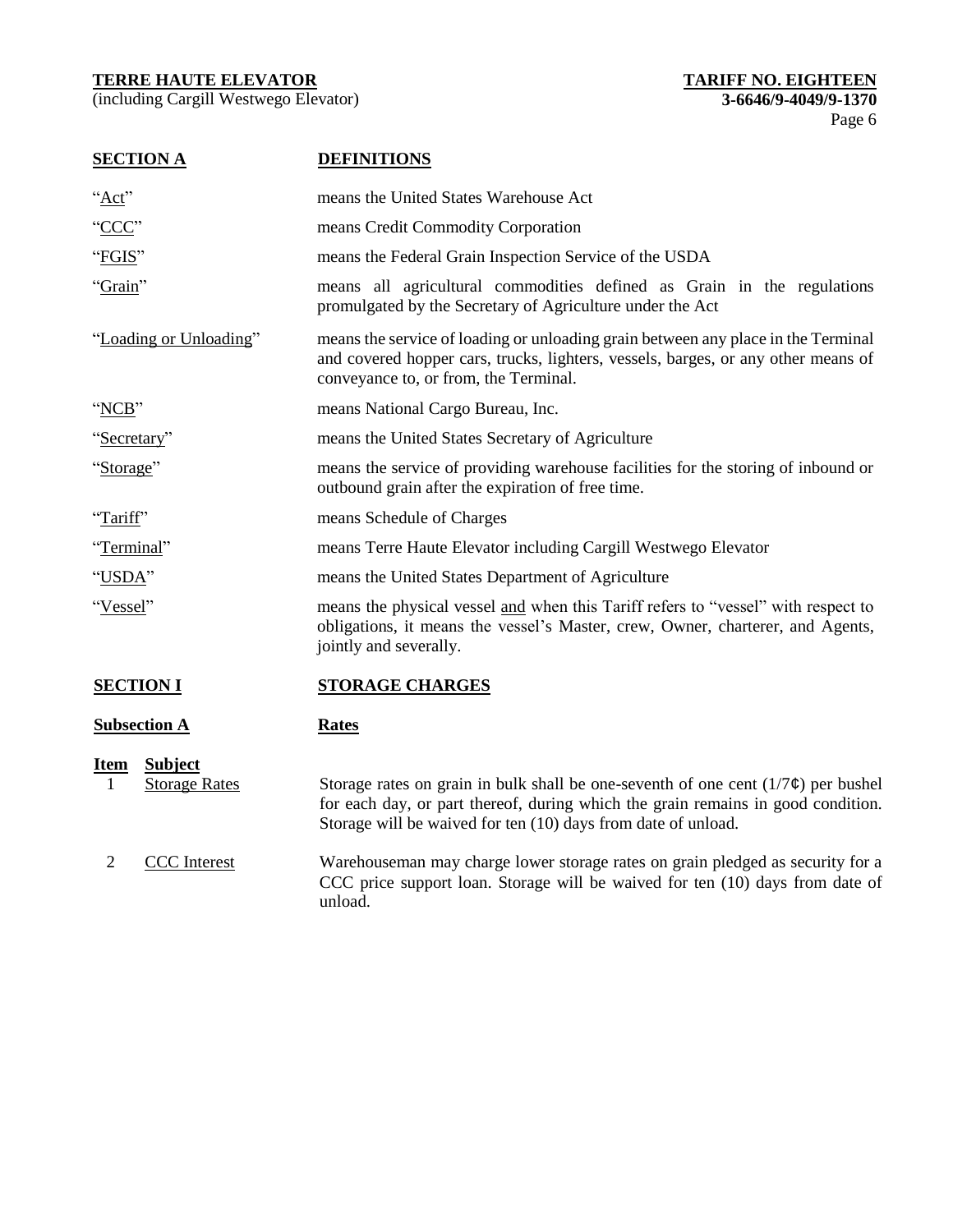(including Cargill Westwego Elevator) **3-6646/9-4049/9-1370**

# **SECTION I STORAGE CHARGES**

#### **Subsection B Terms**

- **Item Subject**
	- 1 Sound Grain Only The above storage rates cover sound grain only. Terminal shall not be required to receive for storage grain which is out of condition or becoming so, or which is infested or adulterated. The storage rate on any such grain, which Elevator may agree to receive for storage, will be higher than the rate of storage provided for elsewhere herein, and the exact rate will depend upon the condition of the grain. Grain which, though sound when received, is going out of condition, may be dealt with by Elevator in accordance with regulations issued by the Secretary under and pursuant to the Act. In the event grain submitted for storage should become infested with insects during storage, Terminal reserves the right to fumigate the grain after delivery to receiving container pursuant to FGIS rules and regulations regarding such fumigation.
	- 2 Responsibility The responsibility of Terminal shall be deemed to commence when grain enters the elevating leg or unloading pit, and to cease when it leaves the loading spout.
	- 3 Right of Transfer Terminal reserves the right to transfer commingled storage grain at their expense for which receipts have, or have not, been issued, to another licensed warehouse for continued storage. Subject to terms and conditions derived by the Secretary, the Owner of the grain will receive delivery at this warehouse unless other mutually agreeable arrangements are made.
	- 4 IP Storage Grain will not be accepted for storage in, transferred to, or stored in "identitypreserved" bins unless Terminal's consent is procured and the necessary arrangements are made in advance. Charges for identity-preserved storage will be specified according to circumstances in each case.
	- 5 Charges Start Storage charge shall commence on the date of deposit of the grain and shall accrue to and include the first business day upon which all of the following have been done:
		- (a) The warehouse receipt or receipts have been surrendered, properly endorsed for cancellation and accompanied by tender of all charges due, and include written instructions covering shipping and loading;
		- (b) Vessels or barges chartered by the Owner of the warehouse receipt or receipts have been spotted at the dock of the warehouse; and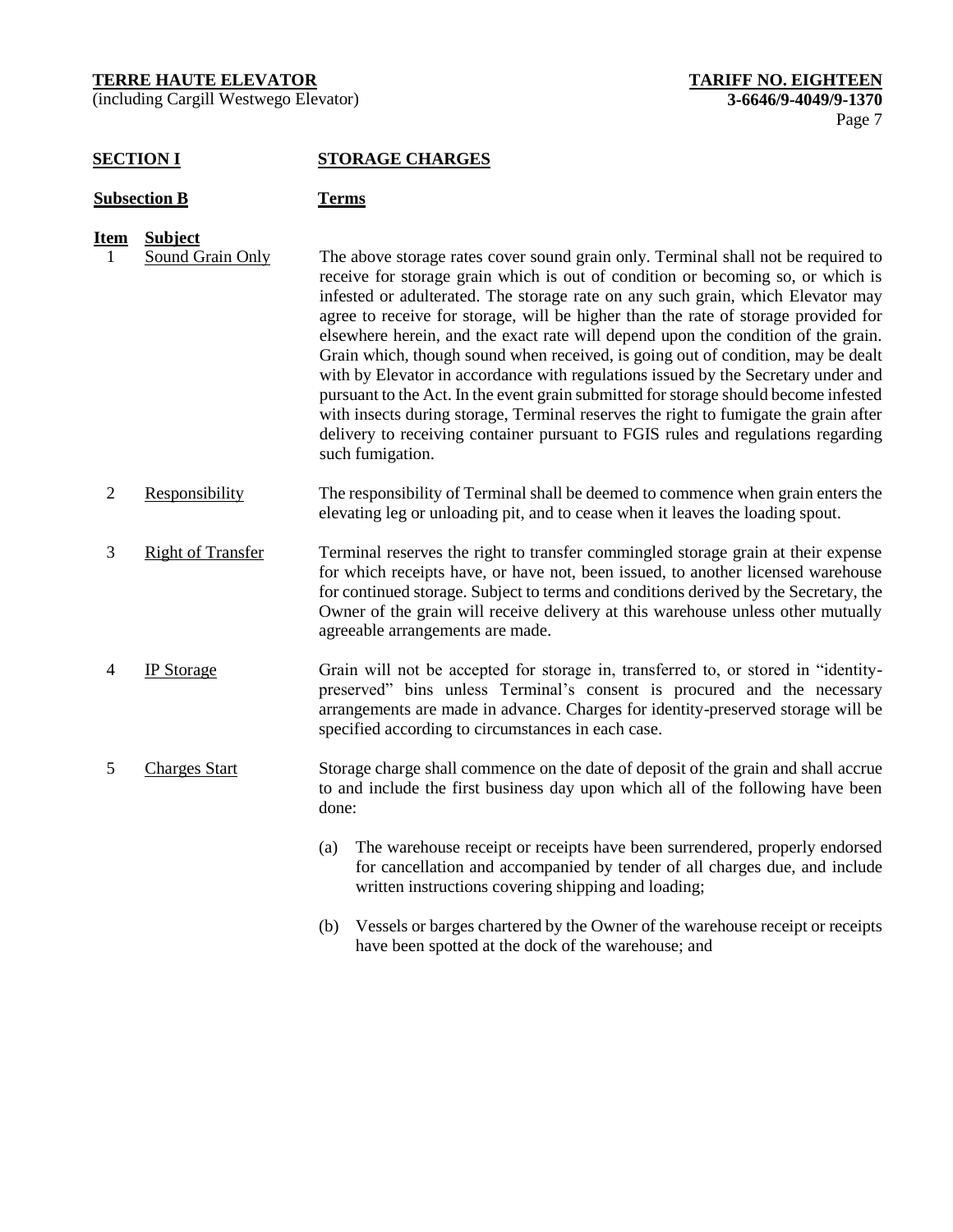(including Cargill Westwego Elevator) **3-6646/9-4049/9-1370**

# **SECTION I STORAGE CHARGES**

#### **Subsection B Terms**

- **Item Subject**
- 
- 5 Charges Start (cont.) (c) The grain represented by such warehouse receipt or receipts has been loaded out of the warehouse by Terminal with due diligence;

provided, however, the notwithstanding performance of acts (a) and (b) immediately above by the Owner of the warehouse receipt or receipts, Terminal shall not be obligated to load out grain, nor shall storage charges terminate if, despite the exercise of due diligence, Terminal is prevented from loading out grain by strikes, work stoppage, riots, civil commotion, war, floods, acts of God, acts of government, or causes beyond Terminal's control. If Terminal shall fail to exercise due diligence in the loading of any such grain, storage charges shall accrue to, and include the first business day upon which all of the acts hereinabove required to be done by the Owner of the warehouse receipt or receipts, have been done.

- 6 Charges Due Charges for storage and elevation shall be due and payable not later than upon surrender of the grain by Terminal.
- 7 Insurance Insurance on all grain stored under this Schedule of Charges (excepting only grain stored for the United States of America or any agency thereof (the "U.S. Government") under Section II, Subsection A, Item 1, hereof, as to which the applicable contract will govern) will be carried by Terminal for the account of the depositor or Owner of the warehouse receipt against loss or damage by fire, lightning, tornado, inherent explosion, windstorm and cyclone for its full value, to the extent that such insurance is procurable. The depositor or Owner of the warehouse receipt shall reimburse Terminal for the actual cost of such insurance to Terminal at the time other lawful charges against, or on account of the grain are paid, or become payable. All amounts due to Terminal under this section will constitute a lien upon the grain, in the same manner as other lawful charges thereon.
- 8 Special Contracts Pursuant to contract made in advance, Terminal will make space available to depositors for the storage and handling of specific quantities of grain for specific periods of time, at rates which shall not exceed normal tariff rates, excepting named special variety grains handled on an identity-preserved basis. Rates specified in such contracts shall be payable whether or not the space is utilized by the depositor. Subject to the limitations of the available space, Terminal will make such space available to all depositors on equal terms. Such contracts shall be subject to the approval of the Act Administration prior to execution thereof.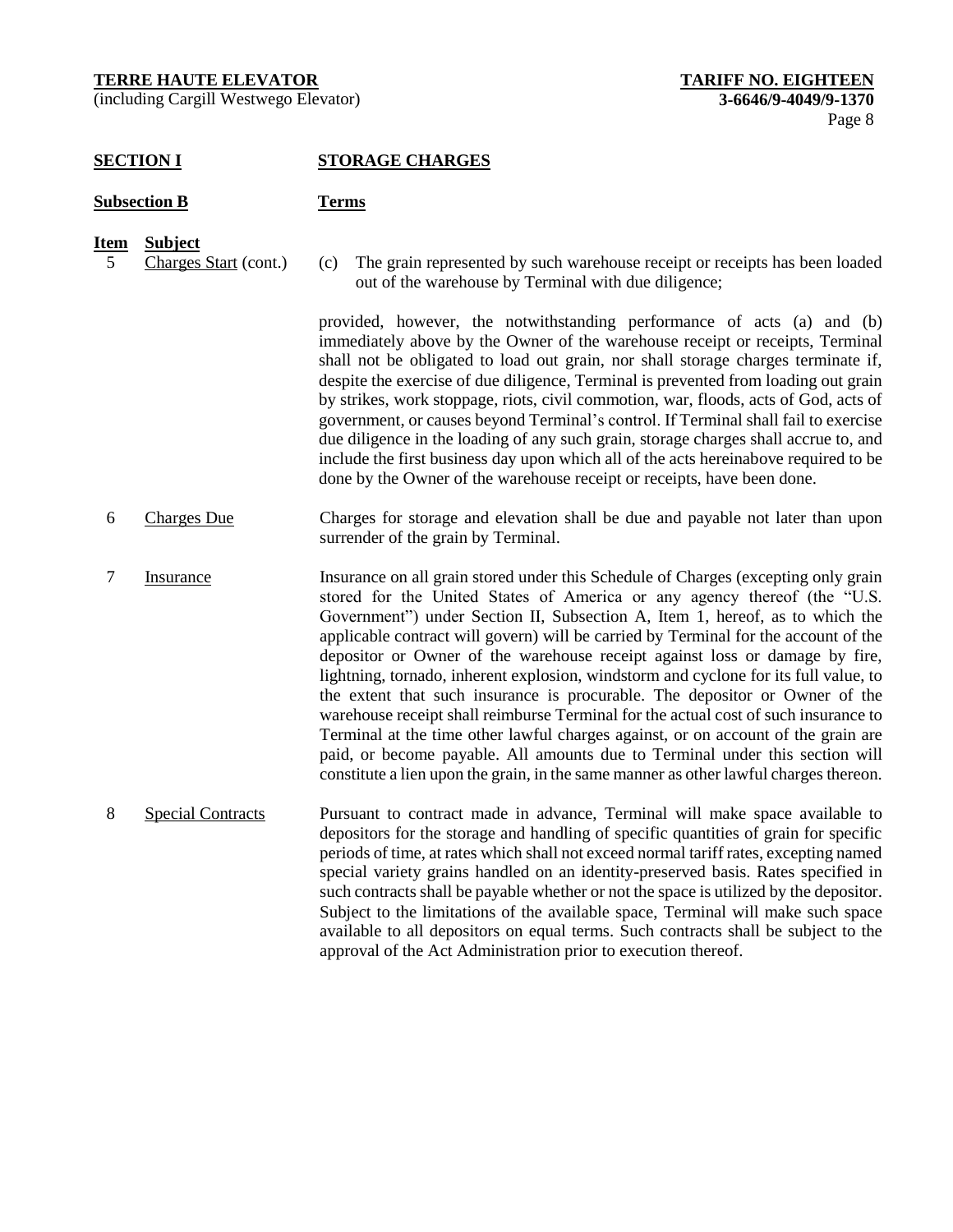(including Cargill Westwego Elevator) **3-6646/9-4049/9-1370**

# **SECTION I STORAGE CHARGES**

| <b>Subsection B</b> |                                      | <b>Terms</b>                                                                                                                                                                                                                                                                                                                                                       |
|---------------------|--------------------------------------|--------------------------------------------------------------------------------------------------------------------------------------------------------------------------------------------------------------------------------------------------------------------------------------------------------------------------------------------------------------------|
| <u>Item</u><br>9    | <b>Subject</b><br><b>Act Governs</b> | All grain received is considered to be deposited for storage in accordance with the<br>Act, unless the Owner of the grain or their Agent requests otherwise at, or prior to<br>the time of its request. This Tariff is subject to the Regulations for Grain<br>Warehouses promulgated by the Secretary under and pursuant to the Act.                              |
| 10                  | Prepayment                           | Terminal reserves the right to require prepayment of any charges specified in this<br>Tariff.                                                                                                                                                                                                                                                                      |
| 11                  | Interpretation                       | Terminal reserves the right to interpret and apply the Tariff at its own discretion.                                                                                                                                                                                                                                                                               |
| 12                  | <b>Force Majeure</b>                 | Terminal will undertake to furnish all services specified in this Tariff with<br>reasonable promptness, but is not obligated to furnish services, nor is it liable for<br>failure to do so in the event of Government intervention, labor troubles, war<br>conditions, civil commotion or other causes beyond the control of Terminal.                             |
|                     | <b>SECTION II</b>                    | <b>OTHER CHARGES</b>                                                                                                                                                                                                                                                                                                                                               |
|                     |                                      |                                                                                                                                                                                                                                                                                                                                                                    |
|                     | <b>Subsection A</b>                  | <b>Government Loan Grain</b>                                                                                                                                                                                                                                                                                                                                       |
| <b>Item</b><br>1    | <b>Subject</b><br>Contracts          | Terminal may enter into contracts in writing with the U.S. Government, providing<br>for special storage and service rates lower than the storage and service rates<br>provided herein, applicable only to grain or a commodity defined in any such<br>contract as grain, in which the U.S. Government, contracting with Terminal as<br>aforesaid, has an interest. |
|                     | <b>Subsection B</b>                  | <b>Intra-Elevator Grain Handling</b>                                                                                                                                                                                                                                                                                                                               |
| <b>Item</b><br>1    | <b>Subject</b><br>Transferring       | A charge of one-half cent $(1/2\mathcal{L})$ per bushel will be made for transferring.                                                                                                                                                                                                                                                                             |
| $\overline{2}$      | Mixing                               | A charge of one-half cent $(1/2\mathcal{C})$ per bushel will be made for mixing or blending<br>more than one lot or grain into one lot or grade according to the Owner's<br>instructions.                                                                                                                                                                          |

4 Frees Inspection and weighing fees will be paid by the depositor or Owner of the grain, except as otherwise provided herein.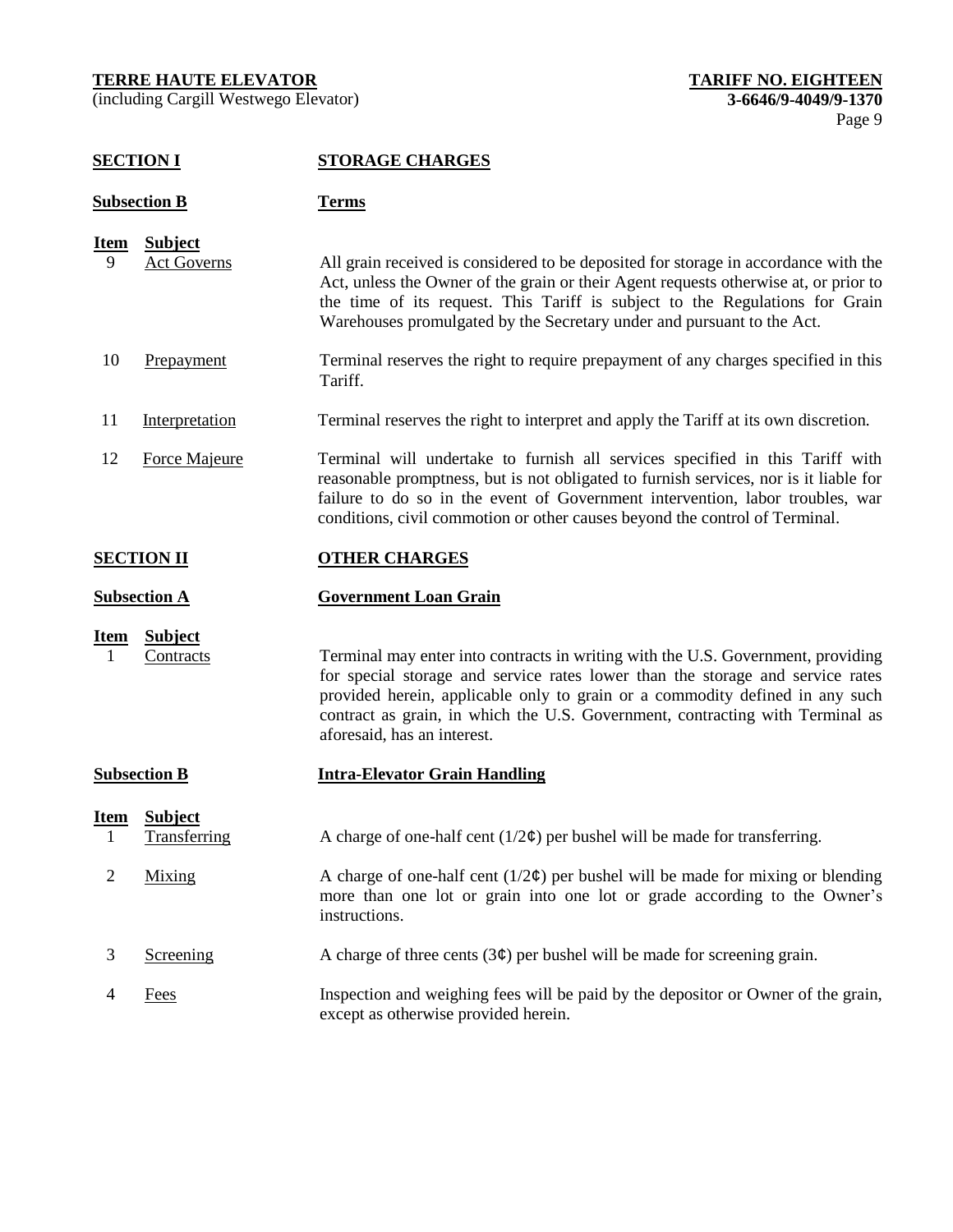(including Cargill Westwego Elevator) **3-6646/9-4049/9-1370**

# **SECTION II OTHER CHARGES**

# **Subsection C Terms**

# **Item Subject**

- 1 Charges Due Charges for services shall be due and payable upon their performance by Terminal.
- 2 Sound Grain Only The charges stipulated above cover sound grain only. Charges for services not specifically provided for in this Tariff, and to grain other than sound grain, will be furnished upon application and commensurate with the extent and nature of the work involved.
- 3 Shrinkage In the case of identity-preserved grain, all loss or shrinkage in handling will be for the account of the depositor, or Owner of the grain. Terminal shall not be responsible for any decrease in the number of net bushels, or increase in dockage due to the handling of the grain.

# **SECTION III RECEIVING AND SHIPPING**

# **Subsection A Receiving**

# **Item Subject**

1 Rates A charge of seven cents  $(7¢)$  per inbound bushel will be made for unloading grain in bulk into the warehouse from covered hopper cars or barges. A charge of \$1,200.00 per barge will be assessed to the shipper for all barges with roll top covers.

#### **Subsection B Shipping**

**Item Subject**

Rates A charge of seven cents  $(7¢)$  per outbound bushel will be made for loading grain in bulk out of the warehouse into barges.

> A charge of five cents  $(5¢)$  per outbound bushel will be made for loading grain in bulk out of the warehouse into vessels.

2 Stevedoring The Terre Haute and Westwego Terminals will perform, or contract to perform, all stevedoring services except where the grain has been purchased on FOB delivery terms, in which case the vessel may contract for stevedoring services with the respective facility or with third parties meeting the requirements of this Tariff (See Section III, Subsection E). The vessel's Owner or Agent to contact Terminal Management on qualifying stevedores.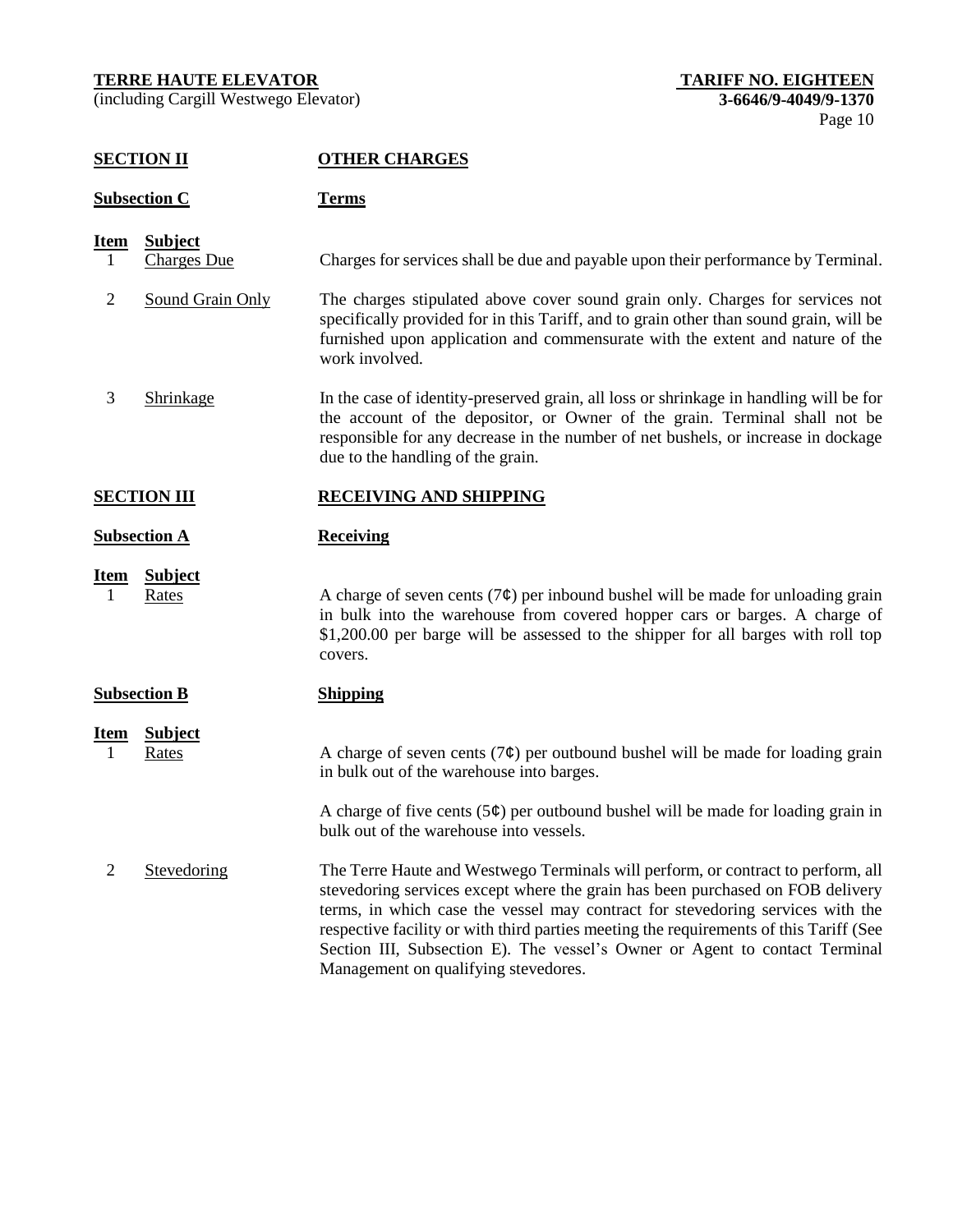(including Cargill Westwego Elevator) **3-6646/9-4049/9-1370**

# **SECTION III RECEIVING AND SHIPPING**

| <b>Subsection B</b><br><b>Shipping</b> |                                 |                                                                                                                                                                       |                                                                                                                                                                                                                                                                                                                                                                                                                                                                                                                                                                                                                                                                                                                                                                    |
|----------------------------------------|---------------------------------|-----------------------------------------------------------------------------------------------------------------------------------------------------------------------|--------------------------------------------------------------------------------------------------------------------------------------------------------------------------------------------------------------------------------------------------------------------------------------------------------------------------------------------------------------------------------------------------------------------------------------------------------------------------------------------------------------------------------------------------------------------------------------------------------------------------------------------------------------------------------------------------------------------------------------------------------------------|
| <b>Item</b><br>3                       | <b>Subject</b><br>Straight-Time | Straight-time work shall be between the hours of $8:00$ a.m. and $4:00$ p.m. daily,<br>except Saturdays, Sundays, and holidays.                                       |                                                                                                                                                                                                                                                                                                                                                                                                                                                                                                                                                                                                                                                                                                                                                                    |
| $\overline{4}$                         | Holidays                        | Holidays shall be:                                                                                                                                                    |                                                                                                                                                                                                                                                                                                                                                                                                                                                                                                                                                                                                                                                                                                                                                                    |
|                                        |                                 | New Year's Day<br>Martin Luther King, Jr. Day<br>President's Day<br>Mardi Gras Day<br>Good Friday<br><b>Memorial Day</b><br><b>Independence Day</b><br>All Saints Day | Labor Day<br>Columbus Day<br>Veteran's Day<br>Thanksgiving Day<br><b>Thanksgiving Friday</b><br>Christmas Eve Day<br>Christmas Day<br>New Year's Eve Day<br>and any other days designated as holidays by the State of Louisiana, the U.S.<br>Government or other governmental authority having lawful jurisdiction, and all<br>holidays designated by BIMCO, which are not included above. Should any of the<br>stipulated holidays fall on a Sunday, the following Monday shall be deemed as that<br>holiday. If a holiday falls on a Saturday, it shall be observed on the preceding<br>Friday. Terminal reserves the right at its discretion, upon not less than seven (7)<br>days notice, to declare other special holidays in addition to those listed above. |
| 5                                      | Overtime                        |                                                                                                                                                                       | Overtime hours shall be all those hours not included in Item 3, above.                                                                                                                                                                                                                                                                                                                                                                                                                                                                                                                                                                                                                                                                                             |
| 6                                      | Possible Increase               | increased.                                                                                                                                                            | Overtime rates are based on, and subject to, present wage scales and working<br>conditions existing at the Terminal. In the event of an increase in such wage scales,<br>or a change in present working conditions in addition to the overtime expense of<br>operating the Terminal, the rates specified herein shall be proportionately                                                                                                                                                                                                                                                                                                                                                                                                                           |
| 7                                      | Overtime Rate                   | is used or ordered.                                                                                                                                                   | The overtime rate shall be \$1,400.00 per plant overtime hour. This rate shall include<br>the cost of overtime charges for the licensed grain inspectors and weighing<br>supervisors. A minimum charge of eight (8) hours shall be applicable if a new crew                                                                                                                                                                                                                                                                                                                                                                                                                                                                                                        |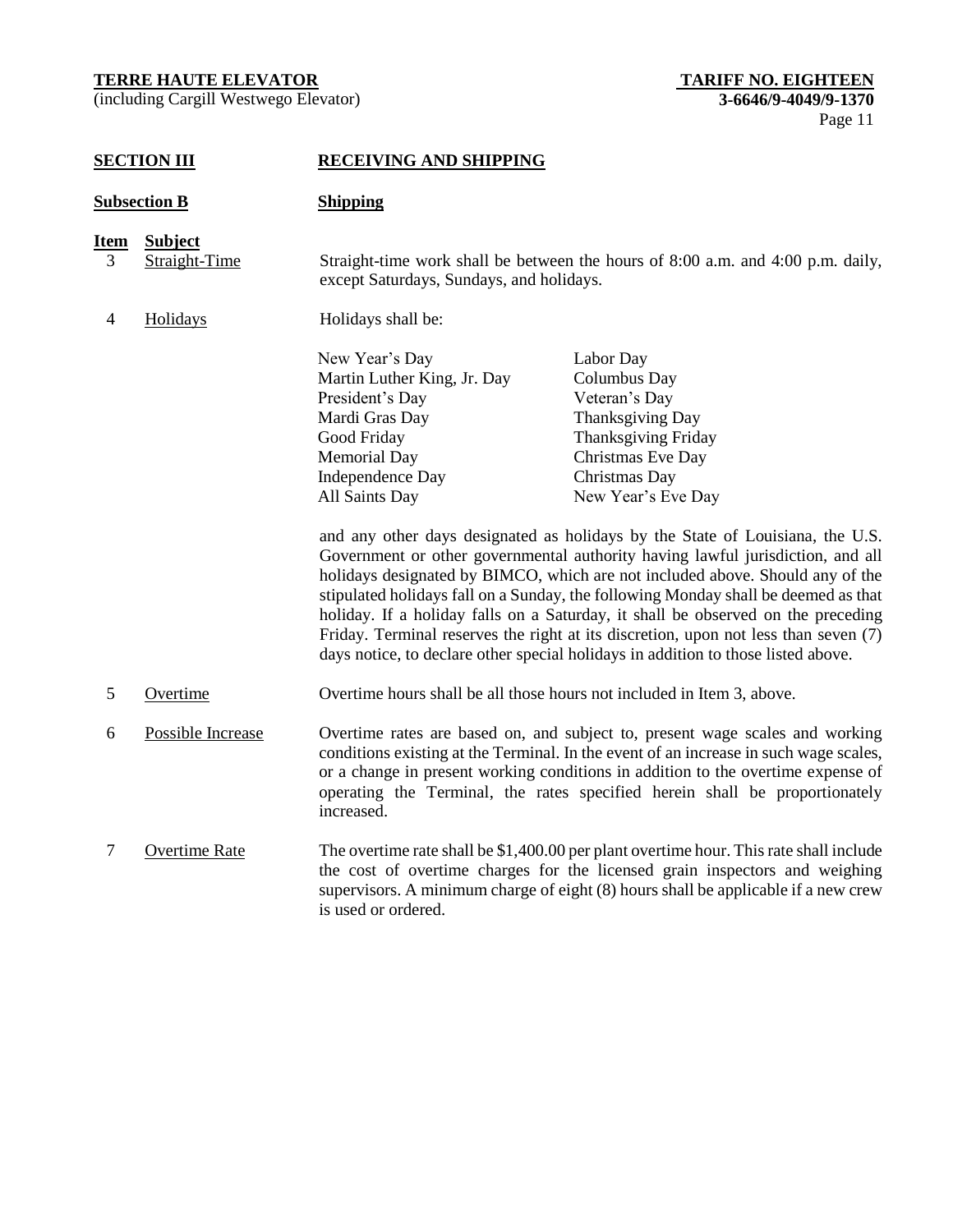(including Cargill Westwego Elevator) **3-6646/9-4049/9-1370**

# **SECTION III RECEIVING AND SHIPPING**

| <b>Subsection B</b> |
|---------------------|
|---------------------|

**Shipping** 

**Item Subject**

8 Overtime Deadline Vessels requesting overtime should do so not later than 11:00 a.m. the day proceeding a weekend or holiday.

# 9 Ordering Overtime Terminal may order a vessel to work overtime at the vessel's expense whenever:

- (a) Other vessels are waiting to load, or
- (b) Terminal anticipates that other vessels will be waiting to load when the overtime period in question begins, or
- (c) The Terminal is threatened with congestion.
- 10 Overtime Includes Such expense shall include the overtime charges of the Terminal. The vessel is further obligated, at its expense, to hire the necessary labor to work such ordered overtime.
- 11 Overtime Rules Should a vessel not desire to work overtime when ordered, it shall lose its turn in favor of the next vessel, in order, that does desire to work overtime. This next vessel shall retain the berth through subsequent straight-time periods and subsequent overtime periods for which it is willing to pay overtime. The Terminal may order a vessel in berth to vacate if it refuses to pay overtime. Any vessel losing its turn shall be entitled to a berth when first available thereafter, subject to losing its turn again, as above, if unwilling to work overtime. The Terminal shall not be forced to work overtime even if requested by the vessel or their Agents.
- 12 Rain, Fog, & Other Weather-Related **Delays** Rain, fog, and other weather-related delays for official time keeping purposes will be kept by independent port sources, Terminal control room, stevedores, or by independent guard service employed by the Terminal.
- 13 Pollution Control Laws Vessels shall comply with all applicable air pollution law, which require that vessel operations, including but not limited to, vessel smokestack emissions, do not violate applicable air emissions limitations.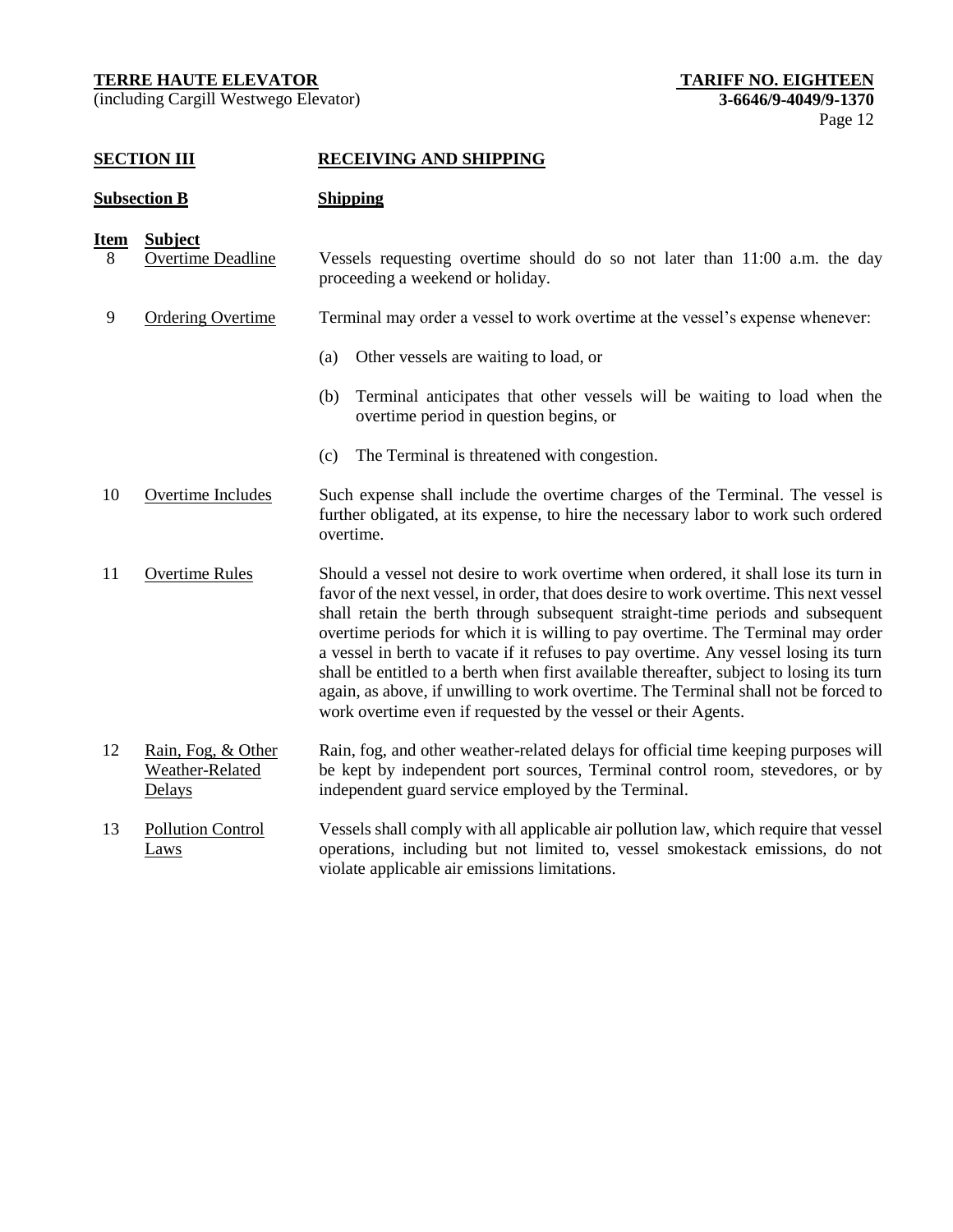(including Cargill Westwego Elevator) **3-6646/9-4049/9-1370**

# **SECTION III RECEIVING AND SHIPPING**

|                               | Subsection B                               | <b>Shipping</b>                                                                                                                                                                                                                                                                                                                                                                                                                                                                                                                                                          |
|-------------------------------|--------------------------------------------|--------------------------------------------------------------------------------------------------------------------------------------------------------------------------------------------------------------------------------------------------------------------------------------------------------------------------------------------------------------------------------------------------------------------------------------------------------------------------------------------------------------------------------------------------------------------------|
| <u>Item</u><br>14             | <b>Subject</b><br><b>Terminal Access</b>   | Landing of helicopters on Terminal property is strictly prohibited.                                                                                                                                                                                                                                                                                                                                                                                                                                                                                                      |
| 15                            | Fresh Water                                | Potable water will be supplied from shipside connections at Master's request, when<br>available. Water will be supplied to the vessel at a charge of five dollars (\$5.00)<br>per short ton, with a minimum charge of five hundred dollars (\$500.00) regardless<br>of the amount supplied. The Terminal will supply the water to the wharf valves,<br>and the vessel shall supply all lines needed to carry water from these valves to the<br>vessel. Terminal makes no warranties concerning, and shall assume no liability for,<br>the quality of the water supplied. |
| 16                            | <b>Security Fee</b>                        | Due to the cost of implementing and complying with the Maritime Transportation<br>Security Act of 2002 as codified in 46 U.S.C. §§ 70101 et. seq. and the<br>implementing regulations at 33 C.F.R. §§ 101 et. seq. Terminal will assess a<br>security charge of \$1,700.00 per vessel calling at the Terre Haute and Westwego<br>Terminals.                                                                                                                                                                                                                              |
|                               | <b>Subsection C</b>                        | <b>Berthing Terms</b>                                                                                                                                                                                                                                                                                                                                                                                                                                                                                                                                                    |
| <u>Item</u><br>$\overline{1}$ | <b>Subject</b><br><b>Berth Application</b> | All vessels intending to receive cargo at the Terminal shall, prior to loading, but<br>after anchoring in accordance with Section III, Subsection C, Item 3, "file"<br>(meaning, present in person) a written application for berth, in duplicate, at the<br>office of the Terminal Management, in duplicate, on forms supplied by Terminal.<br>By filing the berth application, the vessel represents and warrants at the time of<br>filing (as set forth in the berth application) that the vessel:                                                                    |

- (a) Is duly entered with United States Custom and Border Protection;
- (b) Has certificates showing that its cargo handling gear, if any, meets the gear certification requirements of 29 C.F.R. §§ 1918 et. seq. (Safety & Health Regulations for Longshoring);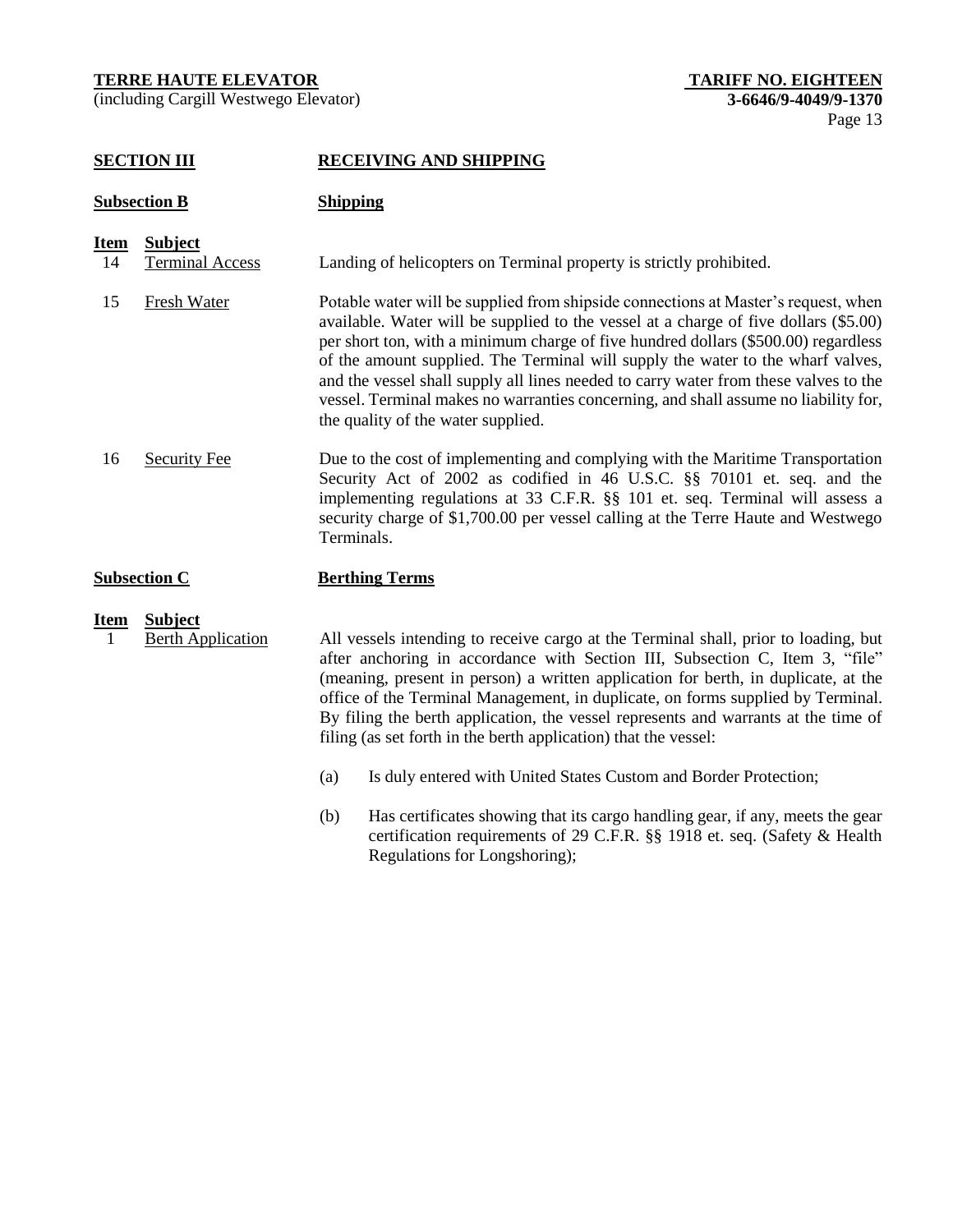(including Cargill Westwego Elevator) **3-6646/9-4049/9-1370**

#### **SECTION III RECEIVING AND SHIPPING**

# **Subsection C Berthing Terms**

# **Item Subject**

- 1 Berth Application (cont.)
- (c) Is accepted under the charter party of the charterer, or alternatively have permission from the charterer to commence loading prior to formal acceptance;
- (d) Is in compliance with the vessel security requirements of the Maritime Transportation Security Act of 2002 as codified in 46 U.S.C. §§ 70101 et. seq. and the implementing regulations at 33 C.F.R. §§ 101 et. seq;
- (e) Is, at the time of filing this berth application, anchored at the location set forth in Section III, Subsection C, Item 3 below, is ready in all respects to load the intended cargo and has tendered a written, valid Notice of Readiness;
- (f) If vessel is loading more than one hold of by-product, need vessel to confirm by or before filing this berth application of vessels ability or inability to safely accommodate two (2) floating rigs/cranes while alongside terminal without interrupting terminal operations.

Applicant agrees that the vessel will defend, indemnify, and reimburse Terminal for and against any claim, suit, or loss Terminal may suffer as a result of a breach of any of these warranties or as a result of the acts or omissions of the applicant, or the applicant's Agents, contractors, or invitees.

2 Legal Effect Upon vessel's filing, in duplicate, of the berth application, and upon Terminal's acceptance thereof, a contract shall have been entered into between Terminal and the vessel, pursuant to which the parties agree that they shall be bound by the terms and conditions set forth in this Tariff.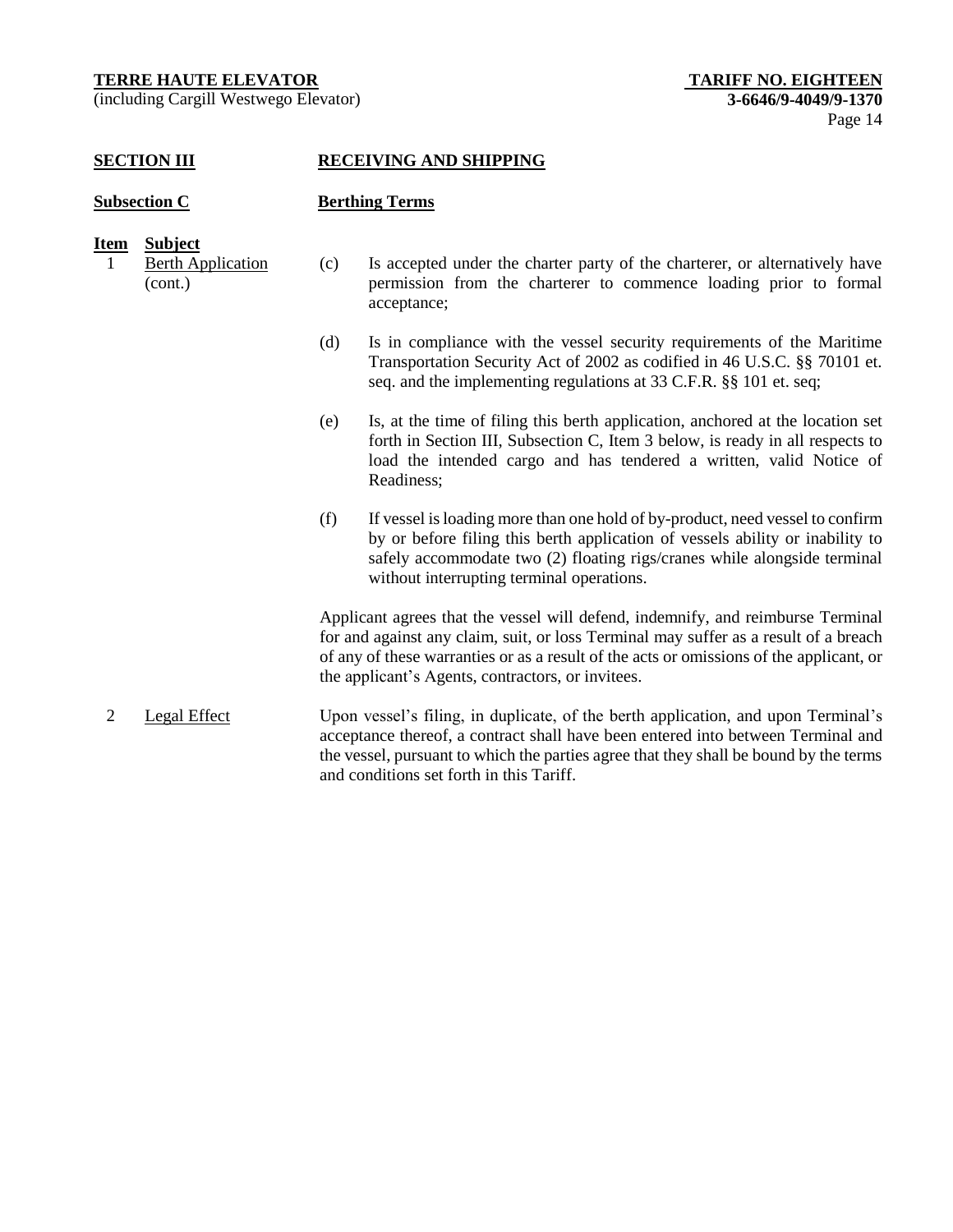(including Cargill Westwego Elevator) **3-6646/9-4049/9-1370**

# **SECTION III RECEIVING AND SHIPPING**

| <b>Subsection C</b> | <b>Berthing Terms</b> |
|---------------------|-----------------------|
|---------------------|-----------------------|

- **Item Subject**
	- 3 Anchorage **Requirements**

A vessel desiring berth at the Westwego or Terre Haute Terminals must, prior to filing its berth application (per Section II, Subsection C, Item 1, above), anchor at the nearest anchorage to the intended Elevator within the following respective areas (each area, an "Anchorage Range"), and state its anchorage position on the berth application:

| <b>Intended Elevator</b> | <b>Anchorage Area</b>                      |
|--------------------------|--------------------------------------------|
| Terre Haute              | Grandview Anchorage/Bonnet Carre Anchorage |
| Westwego                 | Kenner Bend Anchorage/12 Mile Anchorage    |

If no anchorage in the applicable Anchorage Range is available, then the vessel may file its berth application while anchored at the next closest available anchorage to the intended Terminal. As soon as an anchorage in the applicable Anchorage Range becomes available, the vessel must shift to such newly available anchorage (and will be responsible for any and all shifting costs).

Vessels electing to file from an anchorage above the respective Terminal but within that Terminal's Anchorage Range, will be responsible for any and all shifting costs.

In the event a vessel fails to comply with these requirement (a "noncompliant vessel"), and another vessel or vessels, although filed later, are anchored at the closest anchorage available in the applicable Anchorage Range (each a "compliant vessel"), then Terminal may, at its discretion, bypass the noncompliant vessel if, in Terminal's judgment, loss of berth time may be avoided thereby.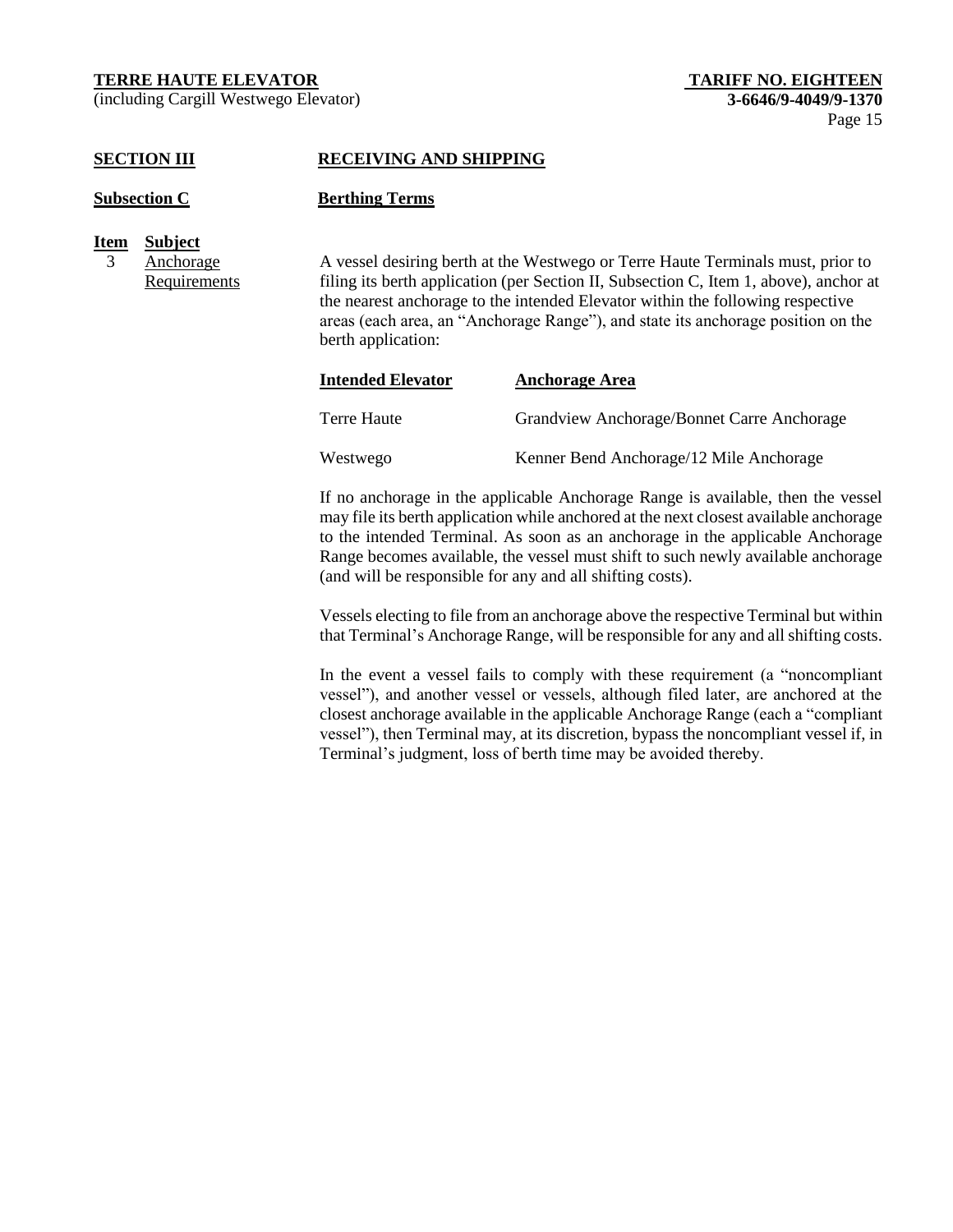(including Cargill Westwego Elevator) **3-6646/9-4049/9-1370**

# **SECTION III RECEIVING AND SHIPPING**

#### **Subsection C Berthing Terms**

- **Item Subject**
	- 4 Dead Berth Charge In the event a vessel is ordered to berth and does not arrive within two (2) hours from the time of the order, the vessel shall be liable for a dead berth charge of \$8,000.00 for each hour or fraction thereof that the berth remains unoccupied by the vessel or a substitute vessel (the "Dead Berth Charge"). Terminal may call a substitute vessel to the berth when, in Terminal's discretion, it has reasonable grounds to believe that the vessel called will not be able to moor in berth within the two (2) hour period after the initial order or, in Terminal's discretion, within a reasonable period after the end of the two (2) hour period. The Dead Berth Charge applies notwithstanding the reason for the delay, whether due to river current, or river bottom conditions, or any other event or cause, even if the event or cause is beyond the vessel's control. Terminal makes no warranty concerning the safety of any anchorage, including any anchorage in the anchorage areas identified in Section III, Subsection C, Item 3, above. This Dead Berth Charge is intended to compensate the elevator for time lost in operating and elevating goods. At Terminal's discretion, this Dead Berth Charge shall also apply if vessel has refused or otherwise interfered with loading operations. As actual damages incurred for time lost are substantial, but difficult to determine for any hour of time lost, the Dead Berth Charge is assessed as liquidated damages.

- 5 Berth Assignment (a) Except as otherwise provided in this Tariff, vessels shall be assigned a berth in the chronological order in which all the following have been filed at (meaning delivered in person) and accepted by the office of the Terminal Management, thereby establishing loading order:
	- (1) The original berth application described in Section III, Subsection C, Item 1, above;
	- (2) A Certificate of Readiness or Certificate of Cleanliness, which ever applies, issued by the local National Cargo Bureau, Inc. (NCB) representative showing vessel's readiness to load in all compartments, and specifying the exact location of all bins and feeders. Any change in a vessel's Certificate of Readiness, or Certificate of Cleanliness, after filing, may result in vessel's loss of position in loading sequence. Should this occur after berthing, Terminal may require the vessel to vacate the berth at the vessel's expense;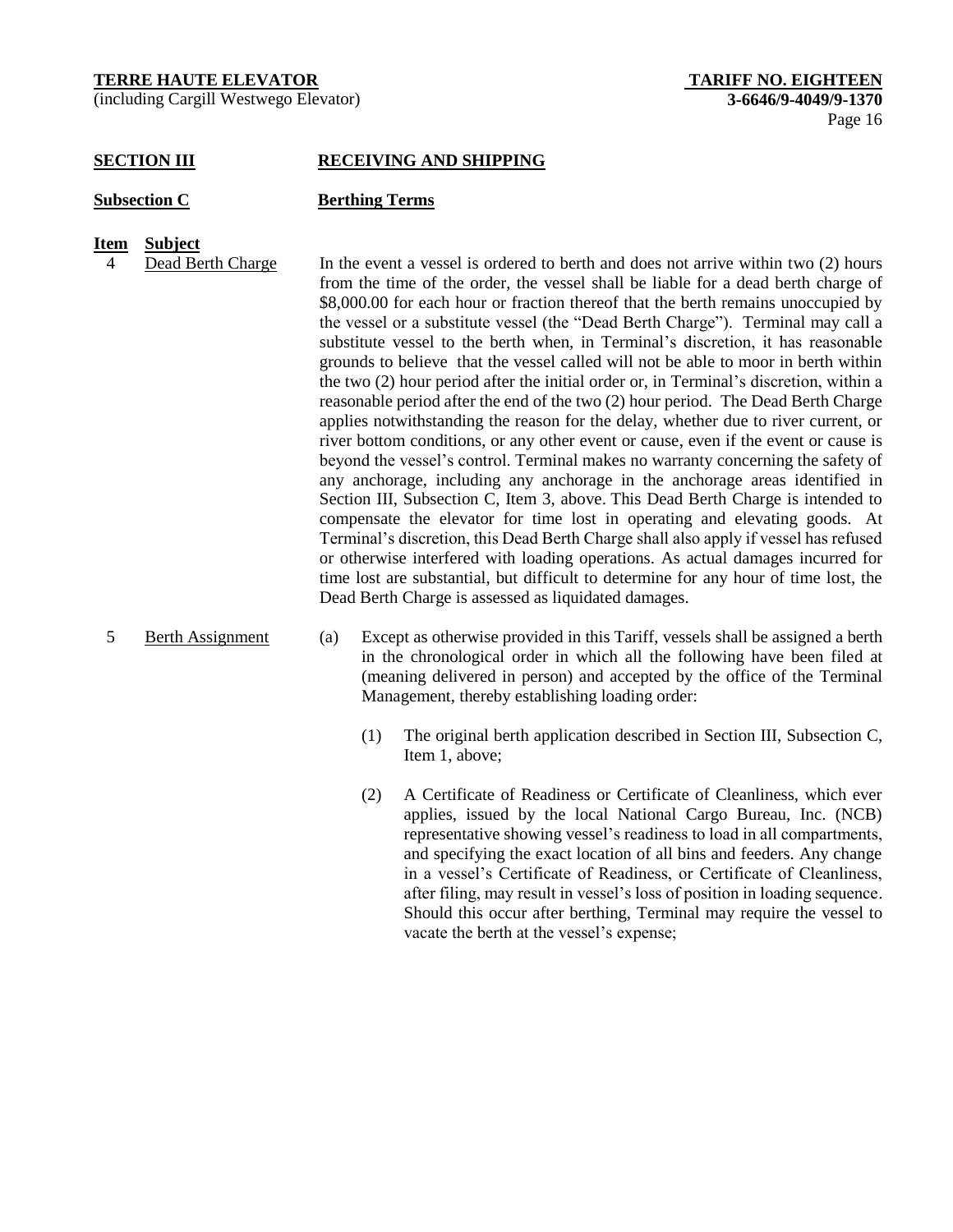(including Cargill Westwego Elevator) **3-6646/9-4049/9-1370**

# **SECTION III RECEIVING AND SHIPPING**

# **Subsection C Berthing Terms**

### **Item Subject**

- 5 Berth Assignment (cont.)
- (3) An Official Stowage Examination Certificate issued by FGIS, New Orleans Field Office at Destrehan, Louisiana. All such certificates must certify that all cargo compartments are free of insect infestation and objectionable odor, and are clean, dry, and fit for the intended cargo;
- (b) Notwithstanding the foregoing:
	- (1) If a vessel is allowed to berth for its initial USDA and NCB inspections and the vessel fails one or both inspections in berth, lay time will not commence. Vessel must re-file its berth application, USDA Stowage Examination Certificate and/or NCB Certificate of Readiness or NCB Certificate of Cleanliness, and Terminal Management may, at its discretion, order vessel to vacate the berth and impose the Dead Berth Charge.
	- (2) If a vessel has passed inspection at anchorage and subsequently fails USDA inspection at berth (considered the final governing inspection), lay time will be suspended until the problem is rectified. If the problem is not rectified to Terminal's satisfaction from time of rejection, Terminal may cancel the vessel's filing and/or order the vessel to vacate the berth. The vessel must then re-file with the Terminal and take a position in the Terminal line-up based upon the new filing time.
- (c) The documents described in Section III, Subsection C, Items 1-5 above, that are to be filed with the Terminal, must be presented and filed in person simultaneously at the office of the Terminal Management between the hours of 9:00 a.m. and 4:00 p.m. Monday through Fridays (local load port time), and between 9:00 a.m. and 12:00 noon on Saturdays (local load port time). Sundays and holidays as described in this Tariff are excluded as filing days Work papers are not acceptable substitutes for the documents required to be filed.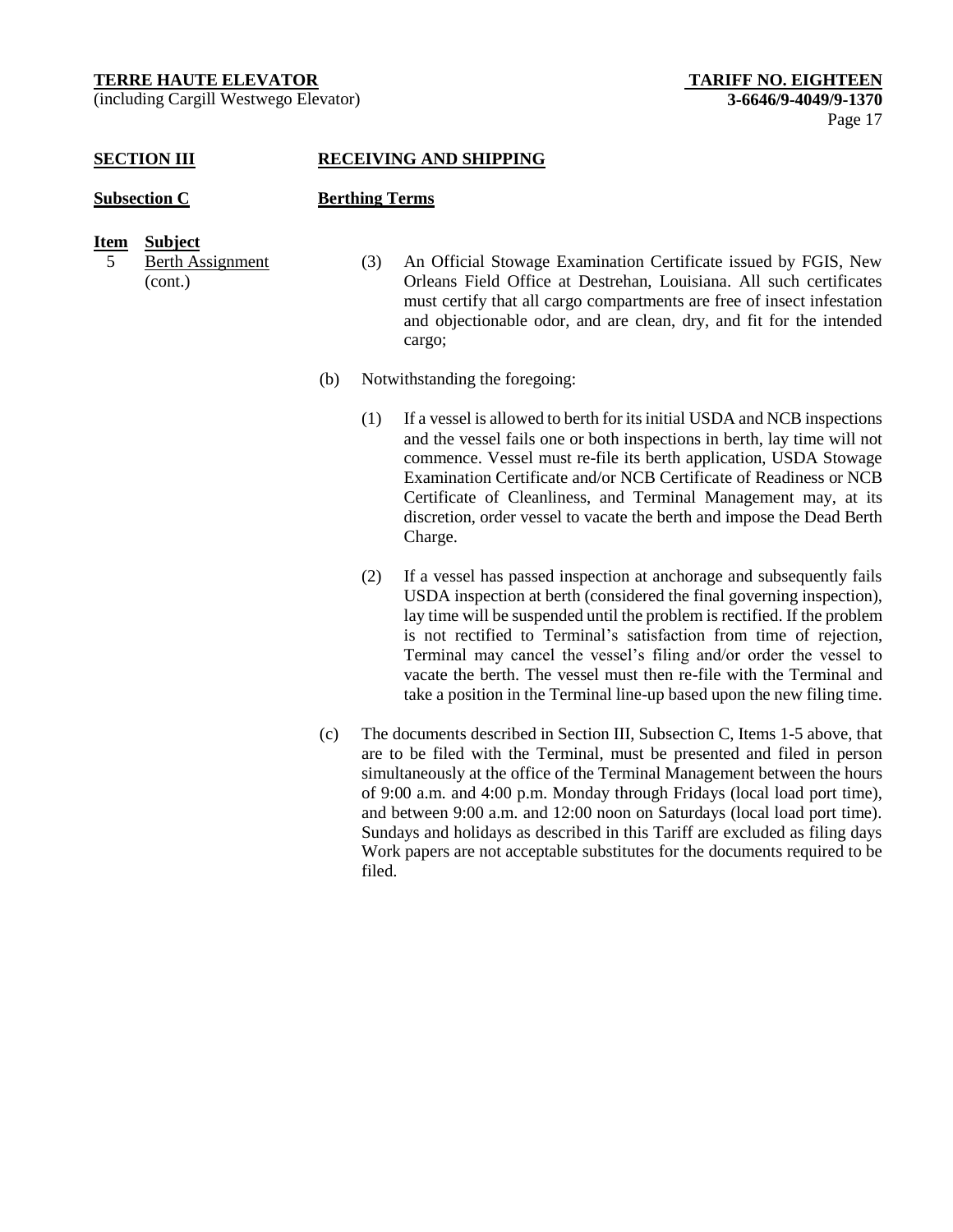(including Cargill Westwego Elevator) **3-6646/9-4049/9-1370**

### **SECTION III RECEIVING AND SHIPPING**

#### **Subsection C Berthing Terms**

# **Item Subject**

5 Berth Assignment (cont.)

- (d) If a vessel has to wait for a loading berth in excess of seven (7) days, the vessel may, at the discretion of the Terminal, be required to be re-inspected and passed entirely by the inspection service performing the initial inspections for USDA Stowage Examination Certificate and/or the NCB Certificate of Readiness or NCB Certificate of Cleanliness. Vessel's original position in the Terminal lineup will be maintained if vessel passes all inspections. In the event the vessel fails to pass, the vessel retains the right to berth at the next available time after passing, subject to all other provisions of this Tariff and/or NCB Certificate of Readiness or NCB Certificate of Cleanliness.
	- (e) Further, Terminal has the right to assign any vessel to load at its Liquids Terminal berth in Terre Haute, Louisiana, at the CCI Reserve Buoys near Laplace, Louisiana, and to load such vessel using a floating crane rig or by any other means. Any such vessel assigned to load at either the Liquids Terminal berth or at the CCI Reserve Buoys at the direction of Terminal is subject to all terms and conditions of this Tariff.
- 6 Stowage Plans At the time the berth application for the vessel is filed with the Terminal, the Vessel Agent of record will file with the office of the Terminal Management, a copy of the International Tonnage Certificate, a copy of the final stowage plan for the vessel as approved by the Master ("Stowage Plan"), and a copy of the NCB Grain Stability Calculation, Ship and Cargo Calculations, Fuel and Water Calculation, Heeling Moment Calculation, Stability Summary, and Loading Sequence Forms. The Stowage Plan shall show the quantities of all commodities to be loaded in the individual compartments, and shall include information as to slack holds, whether additional cargo is to be loaded in holds used at other facilities, and whether separations will be required. The Stowage Plan must also indicate the need for bundling or strapping and must comply with Section III, Subsection C, Item 24 Fumigation of this Tariff. Any changes to the Stowage Plan made after filing must be approved by the Master and NCB. Such changes and approvals must also be provided to and approved by the office of the Terminal Management, in writing. In the event of a change to the Stowage Plan after filing, a \$3,500.00 Stowage Plan Change Charge may be charged to the vessel and due in accordance with this Tariff. Any delays or increased costs to Terminal resulting from a change to the Stowage Plan after filing, and not otherwise covered by this Tariff, may also will be charged to the vessel.
- 7 Terminal May Change Turn Terminal, in its sole discretion, may change the turn of vessels whether berthed or not, or assign a berth to vessels passed in specific compartments, when confronted by an urgent need to receive or ship a particular grade or kind of grain or when, in its judgment, conditions at the dock or in the Terminal will be facilitated thereby.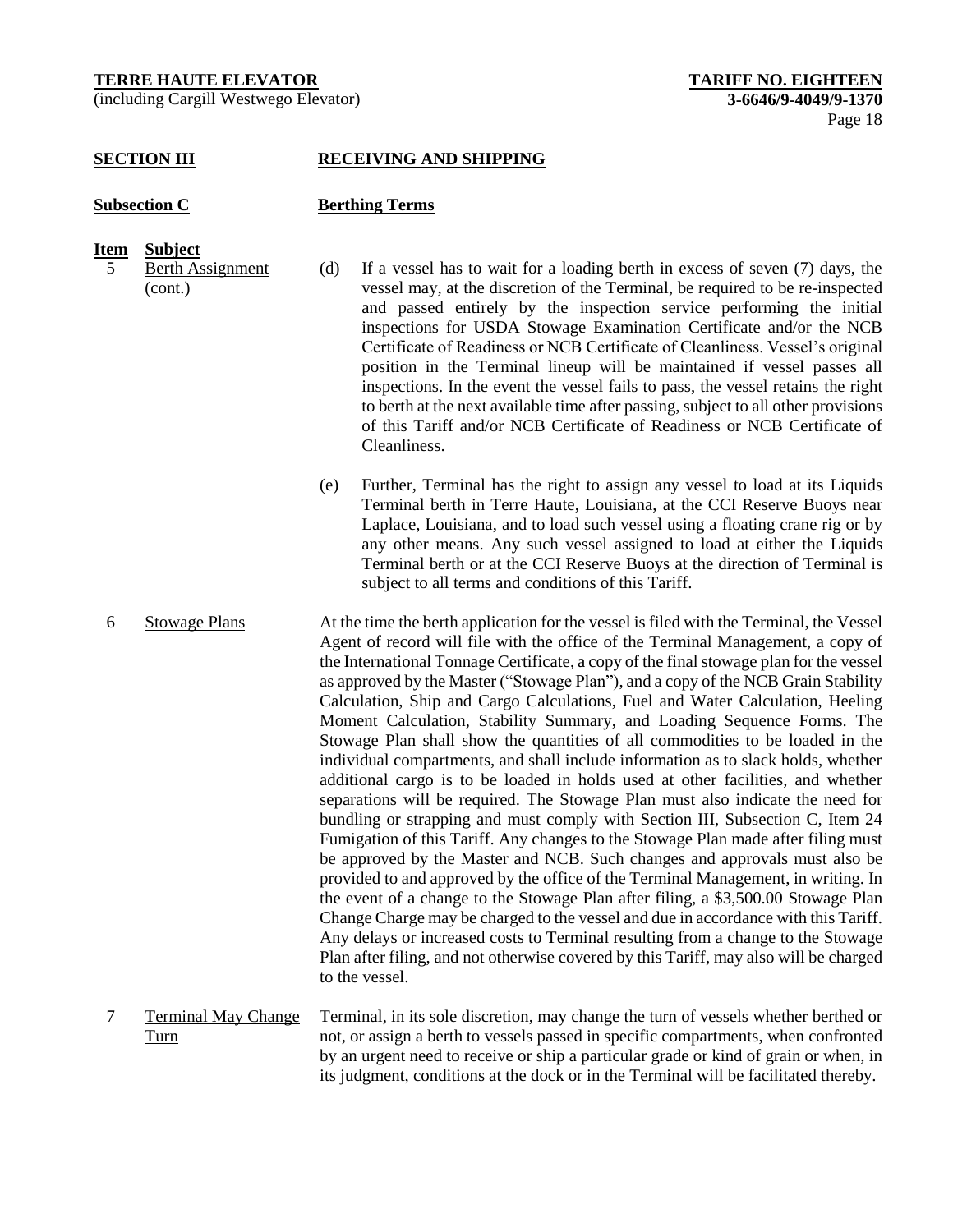(including Cargill Westwego Elevator) **3-6646/9-4049/9-1370**

# **SECTION III RECEIVING AND SHIPPING**

# **Subsection C Berthing Terms**

#### **Item Subject**

- 8 Notice to Terminal After filing at the Terminal, the vessel must inform Terminal Management immediately if any event renders the vessel not ready for loading in all respects, or not able to come to berth when called. This shall include, but is not limited to, bunkering, repairing, U.S. Coast Guard restrictions, vessel class issues, etc. If vessel fails to notify Terminal Management of such event, and the vessel is not able to come to berth when called, Terminal, in its discretion, may change the vessel's position in the loading sequence, cancel its filing, suspend lay time, and/or impose the Dead Berth Charge, as described above.
- 9 Strikes If a strike or other labor disturbance involving a vessel at berth or waiting for berth (whether by the vessel's crew or otherwise) will, in Terminal's judgment, tie up or impede operations at the dock, Terminal may order such vessel out of berth or refuse to accept it at the berth.
- 10 Vacate the Berth At any time, Terminal may order any vessel in berth to vacate the berth as provided in any other part of this Tariff, or if in Terminal's opinion: (i) weather conditions warrant, with the berth to remain vacated- until such time as Terminal deems weather conditions to have sufficiently improved to permit the vessel to return to berth: (ii) vessel is not continuously ready to receive grain at a full normal rate throughout the entire time in berth; or (iii) vessel is unable or refuses to load, for any reason whatsoever. In such event, Terminal will notify the vessel to vacate the berth. Vessel must vacate the berth within two (2) hours of its receipt of such notice. If vessel fails or refuses to vacate when so ordered for whatever reason, Terminal shall be entitled to charge and recover as liquidated damages \$8,000.00 per hour for each hour, or fraction thereof, commencing two (2) hours after vessel's receipt of the notice to vacate, until vessel leaves berth regardless of intervening circumstances of any nature. Appropriate officers and crew shall be maintained on board at all times to enable vessel to leave the berth. Any expenses incurred in vacating and re-berthing will be for the vessel's account. The parties agree that this amount represents a minimum estimate of damages to Terminal because of the failure or refusal to vacate. This charge shall not constitute a waiver by Terminal of the greater actual damages it may sustain as a result of the vessel's failure or refusal to vacate. Such failure or refusal to vacate shall constitute a trespass entitling Terminal to compel removal from the berth.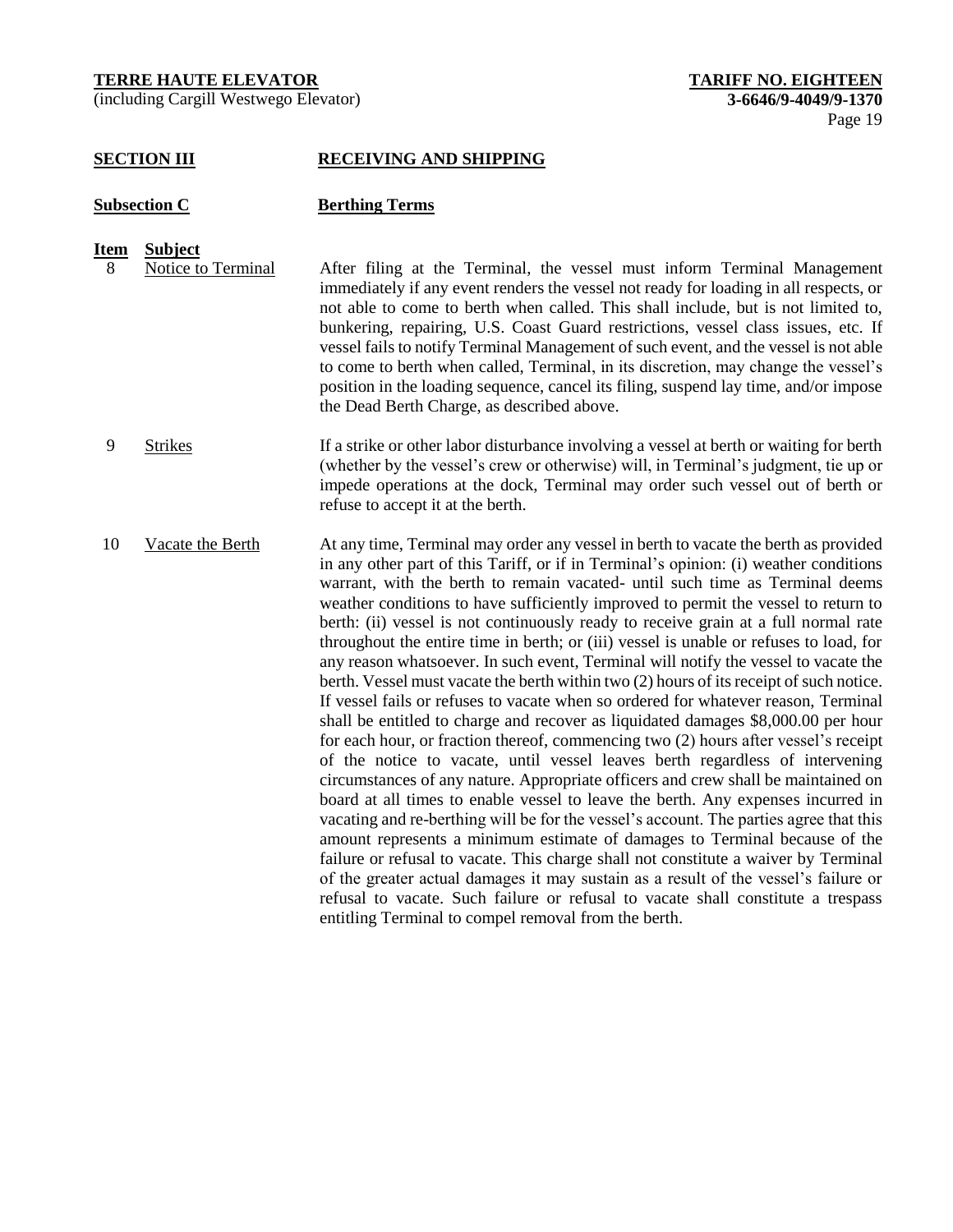(including Cargill Westwego Elevator) **3-6646/9-4049/9-1370**

# **SECTION III RECEIVING AND SHIPPING**

| <b>Subsection C</b> | <b>Berthing Terms</b> |
|---------------------|-----------------------|
|                     |                       |

- **Item Subject** 11 Restrictions Terminal Management must be informed if any vessel is under any restrictions including the control or arrest by the U.S. Coast Guard or any other government entity. Depending on circumstances, vessels may not be considered load ready in all respects and may be required to suspend lay time or re-file with the Terminal as circumstances dictate. Terminal Management will be the sole judge of the course of action to be pursued.
- 12 Gangway, Lights, Crew Upon berthing, vessels shall immediately and at all times provide a safe and adequate gangway from the vessel to the dock, adequate lighting equipment, rodent control shields on all mooring lines, and safe and clear deck access free from dunnage, and appropriate officers and crew aboard to permit receipt of cargo at any time of the day or night, including Saturdays, Sundays, and holidays. Failing this, Terminal may order the vessel to vacate the berth.
- 13 Liability Terminal shall not be liable for demurrage, damages for delay, detention, or loss of dispatch time incurred by any other party for any cause, other than caused where caused solely and directly by the negligent acts of Terminal; nor shall Terminal be in any way liable for losses, costs or expenses related to or arising out of Terminal's insistence on, or adherence to, any provisions in this Tariff.
- 14 Losses and Damages Terminal assumes no responsibility whatsoever for marine or other types of losses or damages to vessel or their contents during berthing, or while vessels are moored at the loading berth, loading, or awaiting loading instructions, except to the extent such losses or damages result solely and directly from the negligence of Terminal.
- 15 User Liability A "user" of the Terminal for purposes of this Tariff includes, but is not limited to, vessel Owner and its employees (including the Master and crew), Agents, representatives, guests, invitees, and contractors retained directly or indirectly by vessel for any purpose including, but not limited to, the supplying, servicing, repairing, inspecting, or surveying of the vessel or cargo.

All users of the Terminal, including without limitation the Master, officers, and crew of any vessel and their Agents and representatives, must comply with all Terminal rules and policies, including, but not limited to, rules and policies concerning safety, security, and the maintenance of a harassment-free work environment. These policies are available for inspection or copying at the Terminal offices.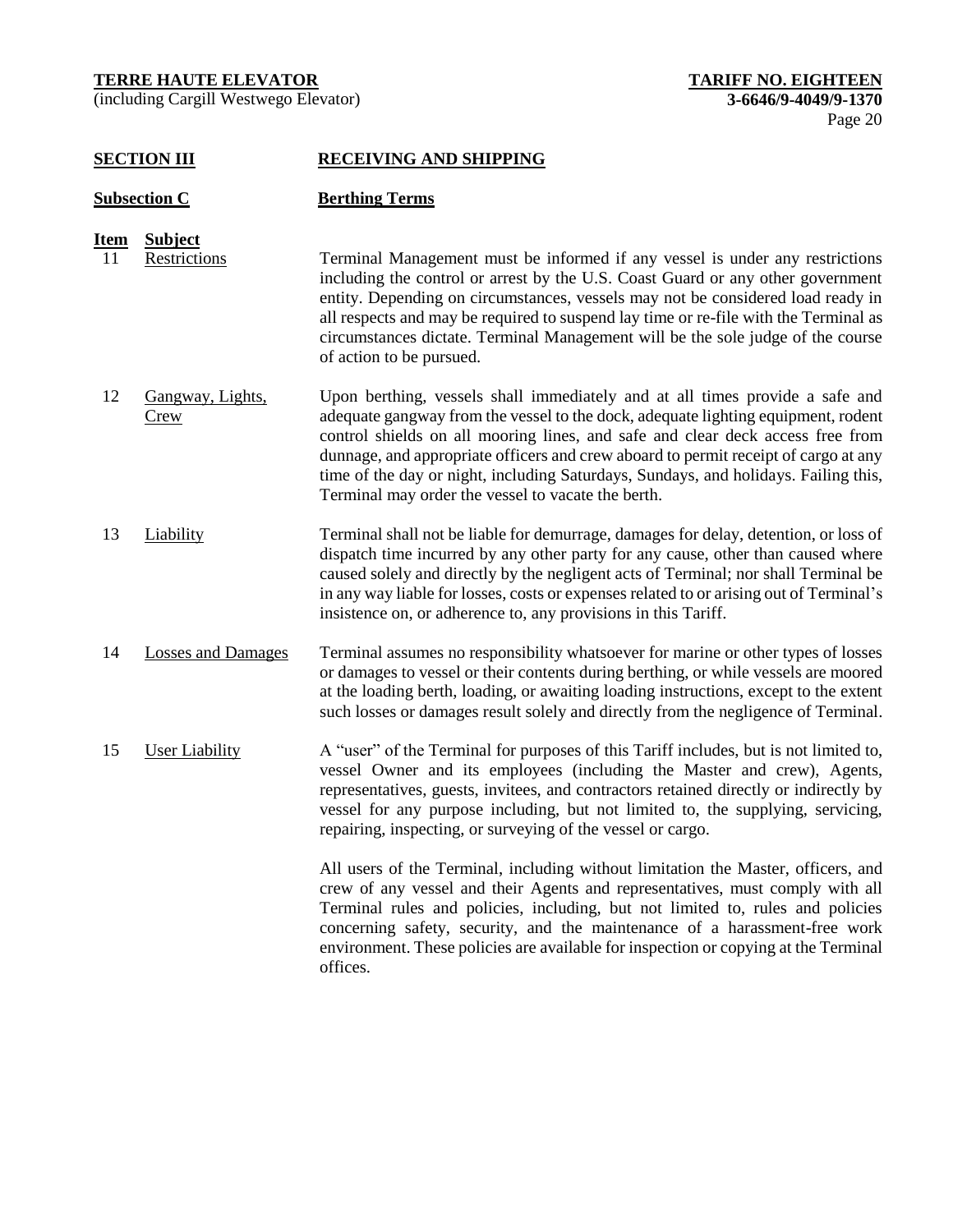(including Cargill Westwego Elevator) **3-6646/9-4049/9-1370**

# **SECTION III RECEIVING AND SHIPPING**

# **Subsection C Berthing Terms Item Subject** 15 User Liability (cont.) Any user causing damage to or destruction of Terminal's property or equipment shall be liable for the cost and expenses of restoration, replacement, repair, and any loss of revenue to Terminal caused thereby. Terminal reserves the right to repair, contract for same, or otherwise cause to be repaired, any and all damages, at the expense of the user. Vessel Owner will indemnify, defend and hold harmless Terminal, its successors and assigns, and its employees, Agents, directors, officers, representatives and affiliates, from and against all losses, liabilities, damages, claims, suits, fines, penalties, costs or expenses (including but not limited to attorneys' fees and court costs), or injuries (or death) to any persons or property arising out of or resulting from: (i) the acts or omissions of any user; (ii) the use of, occupancy, and/or presence upon the Terminal facility by any user; (iii) the breach by any user of any obligation or covenant contained in this Tariff, including the failure of any user to comply with the Terminal policies and procedures; and/or (iv) any user's negligence, misconduct, illegal activity, or failure to observe applicable laws or regulations. Notwithstanding the foregoing, Vessel Owner shall not be responsible for losses resulting solely and directly from the negligence of Terminal. 16 Fire Signal In the event of fire occurring on board any vessel while in berth, such vessels shall sound five (5) prolonged blasts of the whistle or siren as an alarm, indicating fire on board or at the berth to which the vessel is moored. Such signal shall be repeated at intervals to attract attention, and is not a substitution, but may be used in addition, to other means of reporting a fire. 17 Shifting Costs Shifting costs for coming in and out of berth, occasioned at the berth in order to receive cargo, whether under the provisions set forth above or otherwise, shall be at the vessel's expense. During all docking and undocking operations, shifting in berth, or during the course of loading operations, the vessel shall provide adequate tug service in accordance with tug service provisions (Section III, Subsection D) to insure that no undue hazard is caused to Terminal's facility. 18 Payment Terms are automated clearing house ("ACH") or cash (with Terminal's consent), with all charges being due and payable as they accrue. Vessel, directly or through its local Agent of record, is responsible for depositing with the Terminal or its business office, a sum determined by Terminal for estimated services including, but not limited to, dockage, line handling and tug service. If such deposit is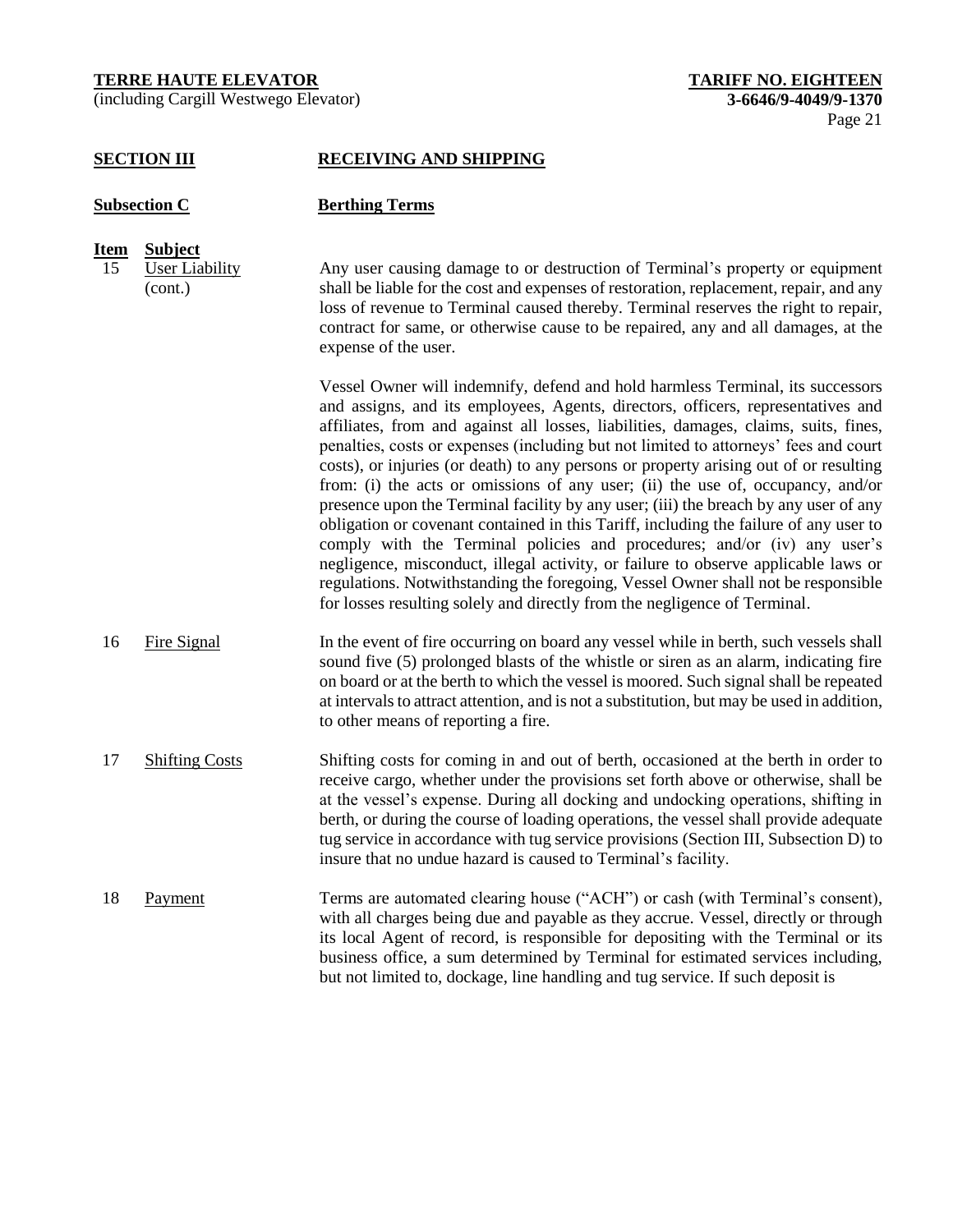(including Cargill Westwego Elevator) **3-6646/9-4049/9-1370**

# **SECTION III RECEIVING AND SHIPPING**

| <b>DECITOR III</b>  |                                                          | RECEIVING AND SHILLING                                                                                                                                                                                                                                                                                                                                                                                                                                                                                                                                                                                                                                                                                                                                                                                                                                                                                                                                       |
|---------------------|----------------------------------------------------------|--------------------------------------------------------------------------------------------------------------------------------------------------------------------------------------------------------------------------------------------------------------------------------------------------------------------------------------------------------------------------------------------------------------------------------------------------------------------------------------------------------------------------------------------------------------------------------------------------------------------------------------------------------------------------------------------------------------------------------------------------------------------------------------------------------------------------------------------------------------------------------------------------------------------------------------------------------------|
| <b>Subsection C</b> |                                                          | <b>Berthing Terms</b>                                                                                                                                                                                                                                                                                                                                                                                                                                                                                                                                                                                                                                                                                                                                                                                                                                                                                                                                        |
| <u>Item</u><br>18   | <b>Subject</b><br>Payment<br>(cont.)                     | not made, Terminal reserves the right to bypass the vessel with the next available<br>vessel until such time as the above requirement is met. All charges in excess of the<br>deposit are due and payable upon completion of vessel loading. All charges in<br>excess of the deposit shall be refunded promptly after completion of loading and<br>vessel having vacated the berth. If payment of the vessel obligations is not made<br>within thirty (30) days after invoicing date, interest from invoice date will be<br>charged at the New York prime rate plus one percent (1%), but not to exceed the<br>maximum rate allowed in this State for obligations incurred under written<br>contracts. The responsibility for the payment of all charges shall be that of the local<br>Agent of record for the vessel. The Terminal reserves the right to deny use of the<br>facility to those failing to comply with payment requirements, as stated above. |
| 19                  | <b>Fitting Operations</b>                                | Vessel loading will not be permitted to engage in fitting operations, including<br>strapping or bundling, while in berth. In the event a vessel must be partially loaded<br>before all such operations can be completed, the vessel will be required to vacate<br>the berth and return after completion of fitting operations, with all shifting expenses<br>for the account of the vessel Owners. Vessels requiring strapping or bundling must<br>advise the Terminal at filing of berth application, and present a stowage plan<br>illustrating same.                                                                                                                                                                                                                                                                                                                                                                                                      |
| 20                  | Tankers & Bulk Ore<br>Carriers, Oil Bulk Ore<br>Carriers | In addition to the USDA Stowage Examination Certificate and NCB Certificate of<br>Readiness, or NCB Certificate of Cleanliness, whichever applies, all tankers and<br>Bulk Ore Carriers, or Oil Bulk Ore Carriers presenting themselves to load at the<br>Terminal, must also obtain USDA Certificates showing that all compartments are<br>ready for loading, and a Gas Free Certificate showing that it is completely free of<br>petroleum odor.                                                                                                                                                                                                                                                                                                                                                                                                                                                                                                           |
|                     |                                                          | Should the vessel be delayed in loading due to congestion/delays at the Terminal<br>between the time of filing a berth application and the time when berth becomes<br>available, new USDA and/or NCB certificates will be required prior to the vessel<br>being permitted to dock and commence loading.                                                                                                                                                                                                                                                                                                                                                                                                                                                                                                                                                                                                                                                      |
|                     |                                                          | Thereafter, if loading operations should cease, or be interrupted due to petroleum<br>odor emanating from the vessel or vessel's compartments, or due to any other                                                                                                                                                                                                                                                                                                                                                                                                                                                                                                                                                                                                                                                                                                                                                                                           |

Thereafter, if loading operations should cease, or be interrupted due to petroleum odor emanating from the vessel or vessel's compartments, or due to any other reason attributable to the condition of the vessel or its suitability to receive grain or oil, vessel will forthwith: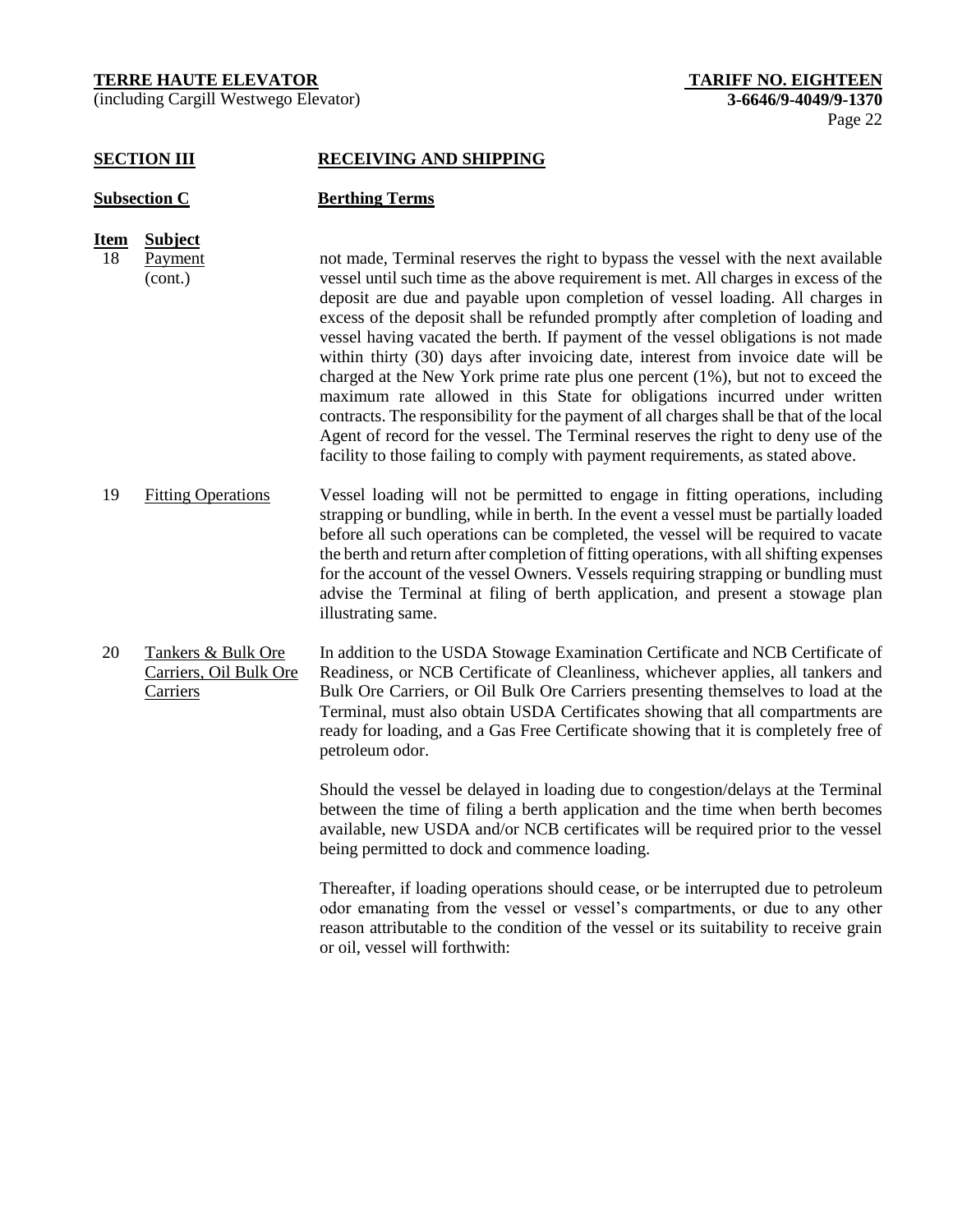(including Cargill Westwego Elevator) **3-6646/9-4049/9-1370**

## **SECTION III RECEIVING AND SHIPPING**

# **Subsection C Berthing Terms**

## **Item Subject**

- 20 Tankers & Bulk Ore Carriers, Oil Bulk Ore (a) Immediately vacate the loading berth at the Owner's expense;
	- Carriers (cont.) (b) Issue a clean mate's receipt for the cargo already loaded.

Owners, Master, and Agents guarantee the above by virtue of signing and filing their berth application with the Terminal, and failing to do so will result in the vessel not being permitted to berth.

Prior to berthing, vessels loading at Terminal's facility(ies) must be in compliance with the Oil Pollution Act of 1990 (OPA), the Federal Water Pollution Control Act (FWCPA), and state and local laws and requirements pertaining to pollution liability, spills, containment, control and procedures.

- 21 Misc. Costs/Losses/ **Expenses** All costs, losses, and expenses attributed to an oil spill from, or an incident caused by a vessel, will be for the vessel's account.
- 22 Vessel Loading The Owners, Master, and Agents will insure that the vessel is loaded in such a manner as to remain in safe seaworthy trim throughout the loading operation to permit shifting out of berth should it become necessary. The elevator is fully capable of loading a full feed through two (2) and/or three (3) spouts at all times. For those vessels whose loading sequences and/or stowage require one (1) spout loading or loading at a reduced rate, a charge of \$4,000.00 per hour or fractions thereof, will be assessed during the time such restricted loading takes place. Once the vessel has notified the Terminal that the loading of a given lot or vessel hold is complete, the vessel shall not request Terminal to load additional cargo relating to such completed lot or hold, the Terminal shall have no obligation to load any such additional cargo, and the Terminal shall have no liability whatsoever, including but not limited to dead freight charges, to vessel or others in the event Terminal refuses to load additional cargo relating to a lot or hold that was previously declared complete.
- 23 Ballast If a vessel loading grain at the Terminal finds it necessary to discharge or shift ballast or clean or dry cargo holds, such actions must be planned sufficiently in advance so that loading, completion, or departure will not be delayed. Any delays resulting from failure to pre-plan as described above, or failure to pre-advise Terminal accordingly, will be charged against the Vessel Owners at the rate of \$8,000.00 per hour, or fraction thereof, that loading is delayed thereby. In addition any time spent cleaning or drying holds will not be counted as lay time or time on demurrage.
- 24 Fumigation The Owners, Master, and Agents of vessels berthing at the Terminal authorize ship hold fumigation of the cargo in the normal manner as described by FGIS regulations, and warrant that such vessels are suitable for such fumigation.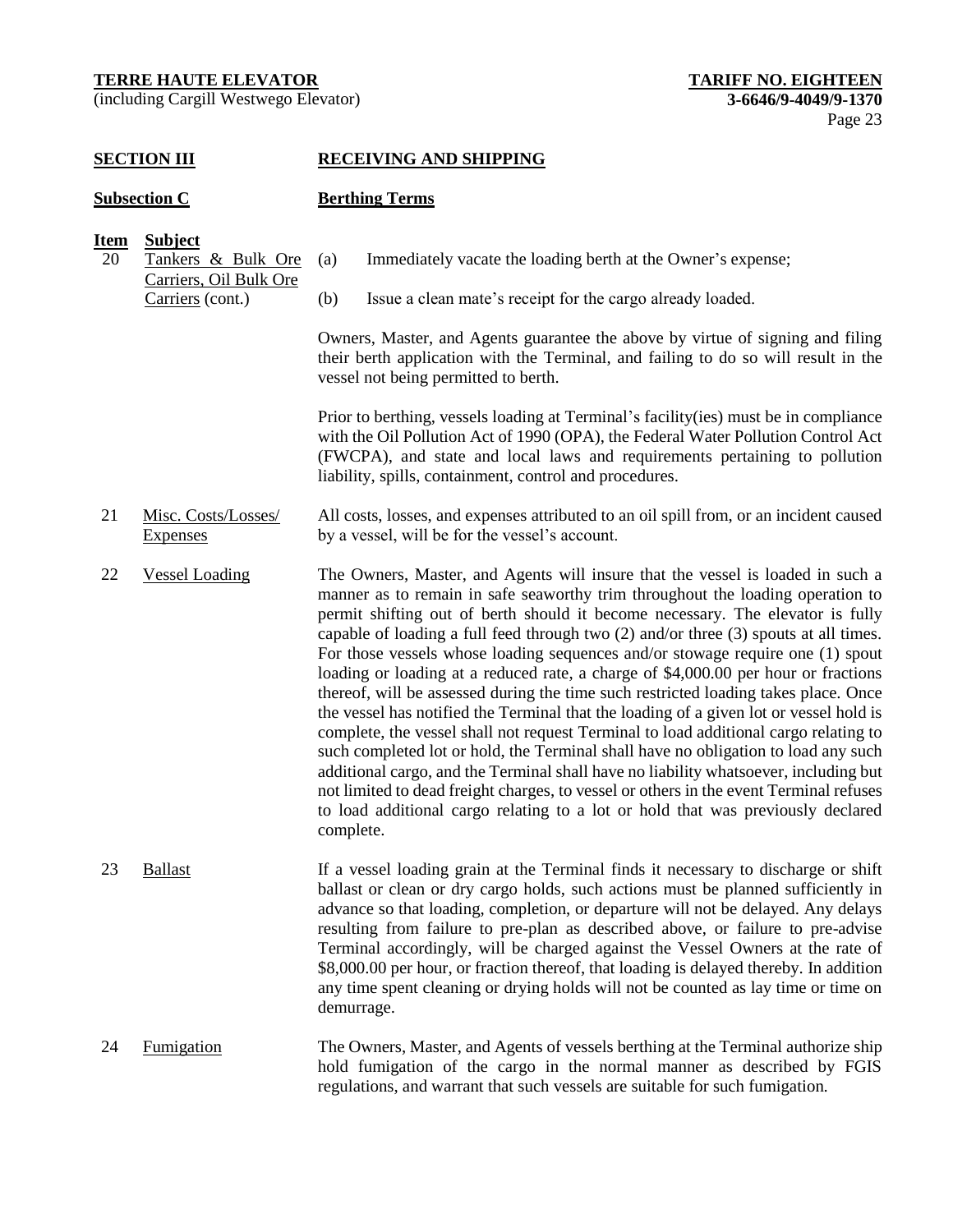(including Cargill Westwego Elevator) **3-6646/9-4049/9-1370**

# **SECTION III RECEIVING AND SHIPPING**

| <b>Subsection C</b> |                                         | <b>Berthing Terms</b>                                                                                                                                                                                                                                                                                                |  |
|---------------------|-----------------------------------------|----------------------------------------------------------------------------------------------------------------------------------------------------------------------------------------------------------------------------------------------------------------------------------------------------------------------|--|
| <b>Item</b><br>24   | <b>Subject</b><br>Fumigation<br>(cont.) | Vessel Owners, Master, and Agents further agree not to arrange for fumigation<br>independently of Terminal.                                                                                                                                                                                                          |  |
|                     |                                         | Only State of Louisiana licensed fumigators, who are approved by Terminal shall<br>be permitted to perform fumigation services.                                                                                                                                                                                      |  |
| 25                  | <b>Vessel Bunkering</b>                 | Bunkering in berth is not allowed.                                                                                                                                                                                                                                                                                   |  |
| 26                  | Dockage                                 | Dockage shall be calculated and charged based upon the highest gross registered<br>tonnage as reflected in Lloyd's Register of Shipping or Rightship.                                                                                                                                                                |  |
|                     |                                         | Dockage on all Self Trimming Bulk Carriers, as defined in Lloyd's Register of<br>Shipping or Rightship, will be assessed at a rate of \$3.58 per gross registered metric<br>ton for the duration of the loading.                                                                                                     |  |
|                     |                                         | Dockage on all other vessels not listed as Self Trimming Bulk Carriers in Lloyd's<br>Register of Shipping or Rightship will be assessed at a rate of \$4.08 per gross<br>registered metric ton for the duration of loading. This rate will also apply to vessels<br>that do not load as Self Trimming Bulk Carriers. |  |
|                     |                                         | Minimum contingency fee of \$24,000.00 will be assessed all vessels. If not used,<br>Terminal will refund. Minimum dockage charge assessed vessels will be<br>\$32,000.00.                                                                                                                                           |  |
| 27                  | <b>Line Handling</b>                    | Mooring lines will be handled only by authorized line handlers who comply with<br>Terminal safety regulations, and who are authorized in advance by Terminal<br>Management. Vessel will be charged at a rate of \$1,300.00 each time the lines are<br>handled by the linesman on the dock.                           |  |
| 28                  | <b>Dust Reducing</b><br>Tarpaulins      | Each vessel will be charged \$500.00 per hold for use of tarpaulins that Terminal,<br>in its sole discretion, deems necessary to reduce dust emissions.                                                                                                                                                              |  |
| 29                  | <b>Vessel Waste Disposal</b>            | In order to comply with the laws governing vessel waste disposal, Terminal<br>Management must receive twenty-four (24) hour written preadvise by any vessel<br>requesting garbage disposal while at berth. Garbage reception charge shall be the<br>actual cost to Terminal for disposal, plus fifty percent (50%).  |  |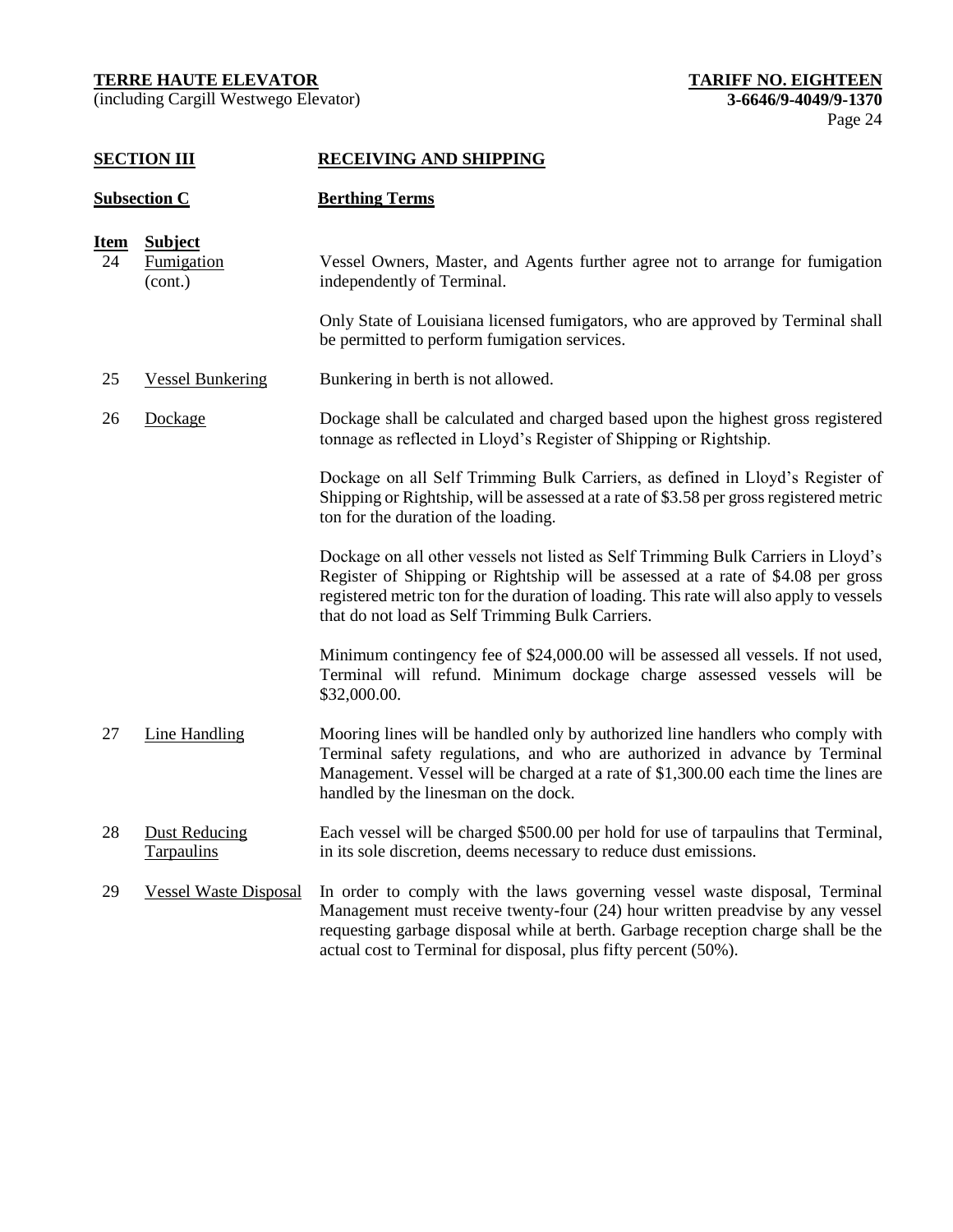(including Cargill Westwego Elevator) **3-6646/9-4049/9-1370**

# **SECTION III RECEIVING AND SHIPPING**

# **Subsection C Berthing Terms**

## **Item Subject**

- 29 Vessel Waste Disposal (cont.) Vessel Owner(s) and its Agent(s) represent and warrant that only garbage, as defined in 33 C.F.R., § 158.120, shall be placed into the garbage receptacles, or otherwise tendered to Terminal for disposal. In the event any hazardous or medical wastes, as defined by Federal, State, or local laws or regulations, are placed into the garbage receptacles, or are otherwise tendered to Terminal by the vessel, vessel Owner(s) and Agent(s) agree, jointly and severally, to reimburse Terminal for all costs relating to the disposal of such wastes in accordance with Federal and State Law, including any legal fees or other incidental fees related to the testing or disposal of the waste. Vessel Owner(s) and Agent(s), also jointly and severally, agree to reimburse Terminal for any fines, penalties, and costs resulting from the attempted improper disposal of hazardous or medical waste.
- 30 Trimming A charge of \$3,000.00 per hold will be assessed to vessel if "spoon" trimmed or if spout trimmed at a reduced rate into wing spaces or bleeders. Advance payment to be based on estimated number of holds trimmed. Vessels in excess of 106-foot beam will receive "spoon" trimming at vessel expense to facilitate loading.

No machine trimming or hand/shovel trimming allowed.

- 31 Draft Surveys Each vessel loading at the Terminal will be allowed one (1), thirty (30) minute period for all draft surveys, and for checking the stability, free of charge. Any delay in excess of the one (1), thirty (30) minute period used by the vessel will (i) be charged to the vessel and/or Owner(s) at the rate of \$8,000.00 for each thirty (30) minute period, or fraction thereof, and (ii) will not count as lay time or time on demurrage. This shall include delays due to draft surveys and/or calculations performed by the vessel's crew, independent surveyors and/or surveyors of the NCB. The delay time for these surveys will be monitored by the stevedore on board the vessel and their calculation, absent obvious error, will be final. The delay time will start counting once cargo stops pouring inside a cargo hold in order to perform the draft survey, and will end once cargo resumes pouring inside a cargo hold following completion of the draft survey or the Master indicates in writing that normal vessel operations can continue.
- 32 Pontoons Vessels utilizing "pontoon" hatch covers shall be subject to an additional charge of one dollar (\$1.00) per long ton of cargo.

Vessels must notify the Terminal no later than the presentation of Berth Application if pontoon hatch covers will be utilized.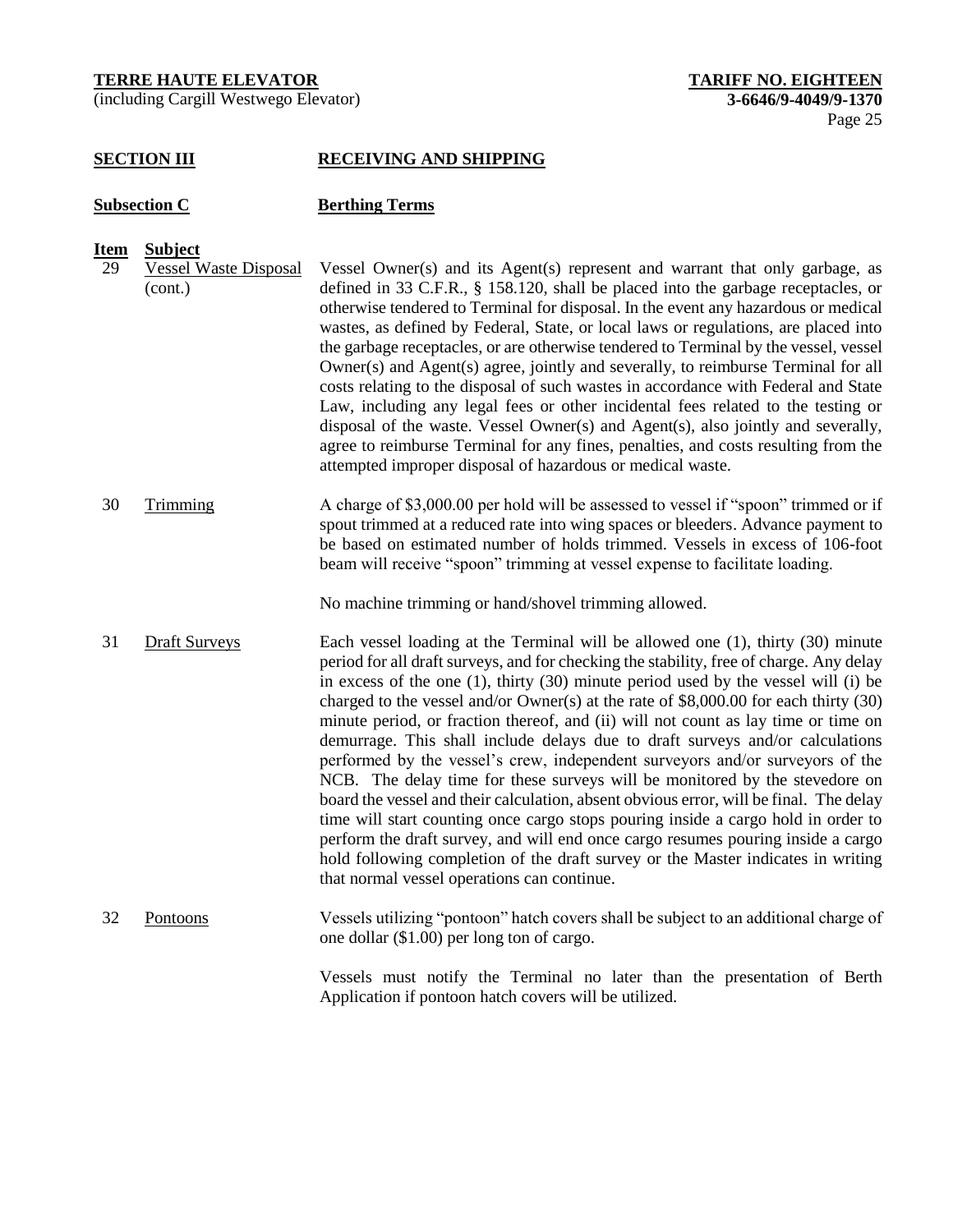(including Cargill Westwego Elevator) **3-6646/9-4049/9-1370**

# **SECTION III RECEIVING AND SHIPPING**

# **Subsection C Berth Terms**

# **Item Subject**

- 33 Stores Delivery The delivery of stores and supplies to the vessel will not be permitted across Terminal's dock and may only be made by launch. Terminal reserves the right to forbid any stores delivery in a situation which, in its sole judgment, interferes with operations, or presents safety or environmental risk, or conflicts or is restricted or prohibited by applicable laws. Without limiting its general application to all users under this Tariff, the User Liability clause in Section III, Subsection C, Item 15, applies to the vessel and any person participating in the delivery of stores and supplies to the vessel.
- 34 Hot Work Without the express written approval of the Terminal Manager or Plant Superintendent, there shall be no work or repairs of any nature on a vessel in berth when such work or repair may involve welding, burning, scraping or hot work, or any work, activity or repair where there may be a possibility of spark. The vessel will be held fully responsible for any violations of this regulation.
- 35 Vessel Equipment Vessel is responsible for providing qualified personnel necessary to operate vessel equipment, including but not limited to, operating vessel cranes and hatch covers. In addition to remedies set forth in Section III, Subsection C, Item 10, Terminal may suspend lay time for any delay in loading vessel due to insufficient personnel to operate vessel equipment. If local service providers are hired to operate vessel equipment or seal the hatches, vessel must notify Terminal Management in advance identifying the service provider and what services will be performed. Any delays resulting from failure to pre-plan as described above, or failure to pre-advise Terminal accordingly, will be charged against the Vessel Owners at the rate of \$8,000.00 per hour, or fraction thereof, that loading is delayed thereby.
- 36 Safe Access Vessel is to furnish at all times while in berth, safe access onboard in accordance with United States Department of Labor and/or U.S. Coast Guard and/or FGIS standards ("safe access"). Any delay (including FGIS final inspection delays) resulting by failing to furnish safe access aboard, the vessel will be charged \$8,000.00 per hour or fraction thereof, until approved safe access is provided.

Vessel shall at all times provide safe access to holds including, but not limited to, requirements for leveling, tractoring, loading, unloading separation of materials and equipment. If non-compliant, the vessel may be ordered off berth at its expense including, but not limited to, lost lay time.

At all times vessel decks must be free from obstructions to both stevedoring personnel and stevedoring equipment. These obstructions include but are not limited to: loose cargo, supplies, fixed or movable vessel equipment (kingpoles, stanchions, booms, conveyors, etc.). Vessels found to have equipment that obstructs or delays Terminal spout access or movement between holds will be subject to non-STBC dockage charges as outlined in Section III, Subsection C, Item 26.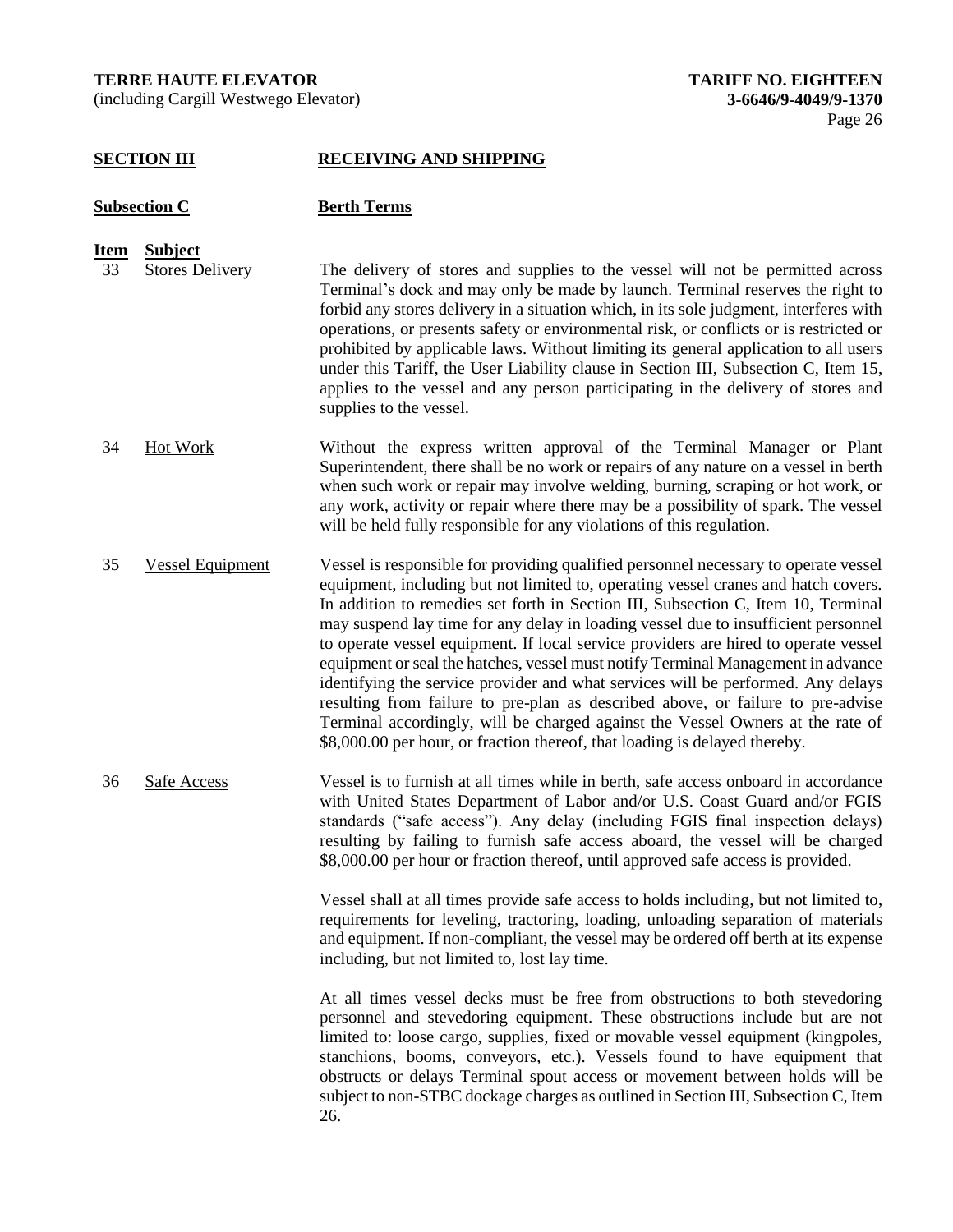(including Cargill Westwego Elevator) **3-6646/9-4049/9-1370**

# **SECTION III RECEIVING AND SHIPPING**

# **Subsection D Tug Terms**

# **Item Subject**

- 1 Designated Tug Company All tug service to be used by vessels at the Terminal must be arranged through the tug service company identified by the facility (currently E. N. Bisso & Son, Inc.) (the "Designated Tug Company"). The Designated Tug Company shall be used for all necessary tug assistance, including vessel docking, undocking, shifting while in berth, or while lying at the berth. Other tug service companies may only be used with the express prior consent of Terminal.
- 2 Number of Tugs The number and characteristics of the tugs used shall be at the discretion of the vessel and/or pilot. However, Terminal reserves the right in its sole discretion to require additional tugs and/or hold-in tugs to be in attendance to ensure the safety of the Terminal, and all such costs incurred are for the vessel's account.
- 3 Terminal Tug Rates Vessel Agents will be solely responsible for arranging for tug services from the Designated Tug Company. All tug services shall be at the vessel's expense. The following rates shall apply for tug services:

Docking & Undocking: The rate for such services provided to all vessels calling at Terminal's facility(ies) is equal to seventy-three percent (73%) of: (i) the zone charge, and (ii) Gross Registered Ton charge set forth in the general tariff or fee schedule of the Designated Tug Company, as follows:

| <b>Charge Type</b> | <b>Designated Tug Company</b>                                | <b>Multiplied by</b> | <b>Equals Elevator Charge</b> |
|--------------------|--------------------------------------------------------------|----------------------|-------------------------------|
|                    | <b>Charge</b>                                                |                      |                               |
| Zone Charge        | Terre Haute: \$4,395.00 per tug                              | x 73%                | \$3,280.35 per tug            |
|                    | Westwego: \$3,785.00 per tug                                 | x 73%                | \$2,763.05 per tug            |
| <b>GRT</b> Charge  | \$32.00 per 1000 GRT (rounded up<br>to the nearest 1000 GRT) | x 73%                | \$23.36/1000 GRT              |

| <b>Fuel Surcharge</b> | See "Designated Tug Company's" Fuel Surcharge Table and Terms (as set forth   |
|-----------------------|-------------------------------------------------------------------------------|
|                       | in "Designated Tug Company's" general tariff or fee schedule). Fuel Surcharge |
|                       | Table and Terms are subject to change pursuant to "Designated Tug Company's"  |
|                       | general tariff or fee schedule at the time the service is performed.          |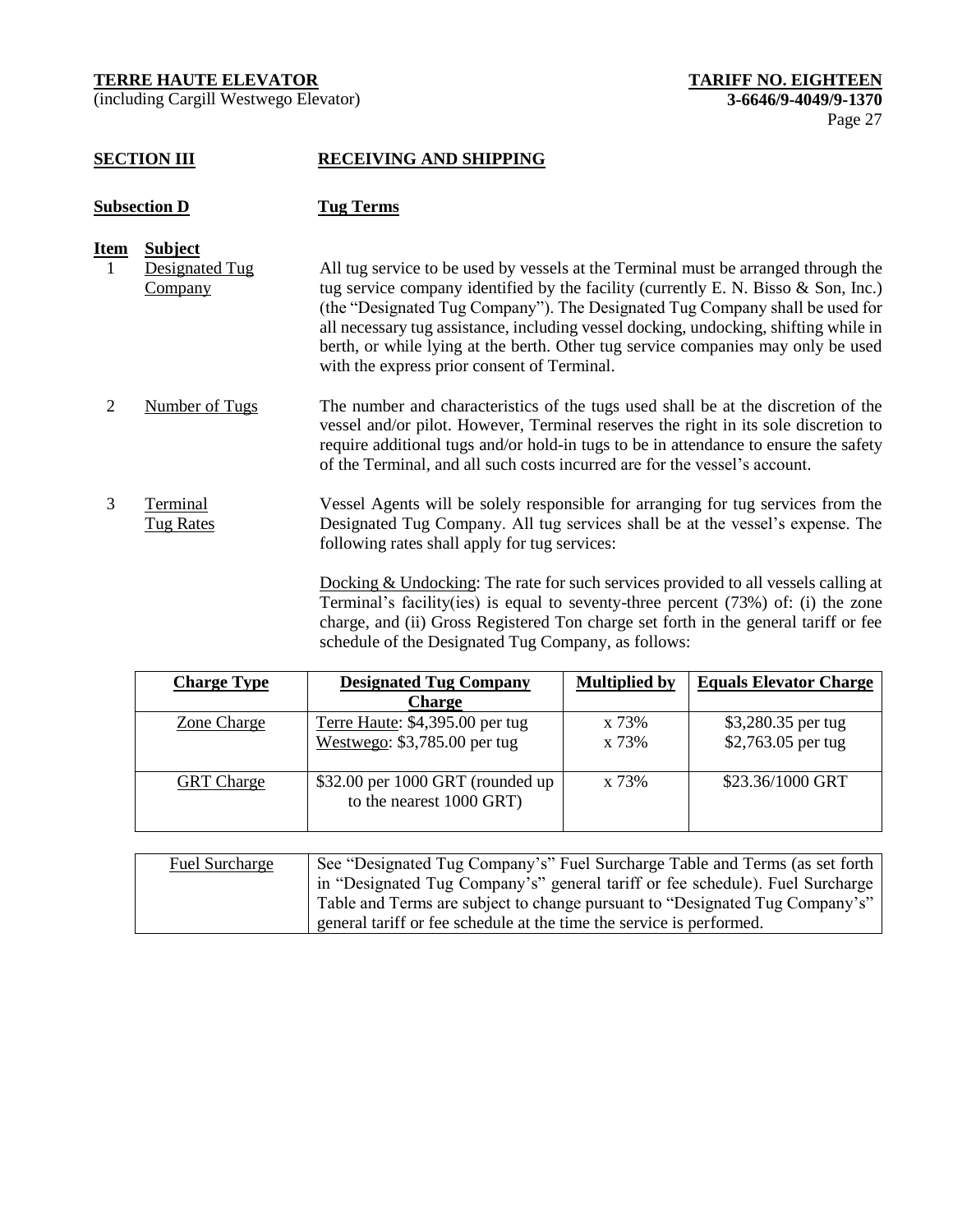(including Cargill Westwego Elevator) **3-6646/9-4049/9-1370**

# **SECTION III RECEIVING AND SHIPPING**

**Subsection D Tug Terms**

- **Item Subject**
	- 3 Terminal Tug Rates (cont.)

Other tug assist charges:

| <b>Charge Type</b>              | <b>Designated Tug Company Charge = Elevator Charge</b>                   |
|---------------------------------|--------------------------------------------------------------------------|
| <b>Shifting Alongside Berth</b> | \$3,300.00 per tug                                                       |
| <b>Standby Time</b>             | \$915.00 per hour per tug                                                |
| Hold-in Tugs                    | \$915.00 per hour per tug unless tractor tug specifically requested.     |
|                                 | Then hold in tug rate is \$1,100.00 per hour per tug                     |
| <b>Reporting Charges</b>        | $$1,650.00$ per hour per tug                                             |
| <b>Fuel Surcharge</b>           | See Designated Tug Company's Fuel Surcharge Table and Terms              |
|                                 | (set forth in Designated Tug Company's general tariff or fee schedule)   |
| Other Tug Service               | \$915.00 per hour per tug unless tractor tug specifically requested. The |
|                                 | hold in tug rate is \$1,200.00 per hour per tug.                         |

4 Vessel Deposit of Funds All vessels will be required to deposit with Elevator funds sufficient to cover the use of the proper number of tugs (as determined by the facility based on the current conditions) for entering the berth, leaving the berth, and any additional anticipated tug usage. Funds must be deposited via ACH before the filing of a Berth Application. Elevator shall pay the tug service company on behalf of the vessel with the deposited funds, and shall return to the vessel Agents any deposit in excess of the charges actually incurred by the vessel.

5 Disclaimer of Liability Notwithstanding the requirements herein, Elevator shall not be liable for any costs, expenses, damages or delays caused by the acts or omissions of the Designated Tug Company, the vessel or the vessel pilot.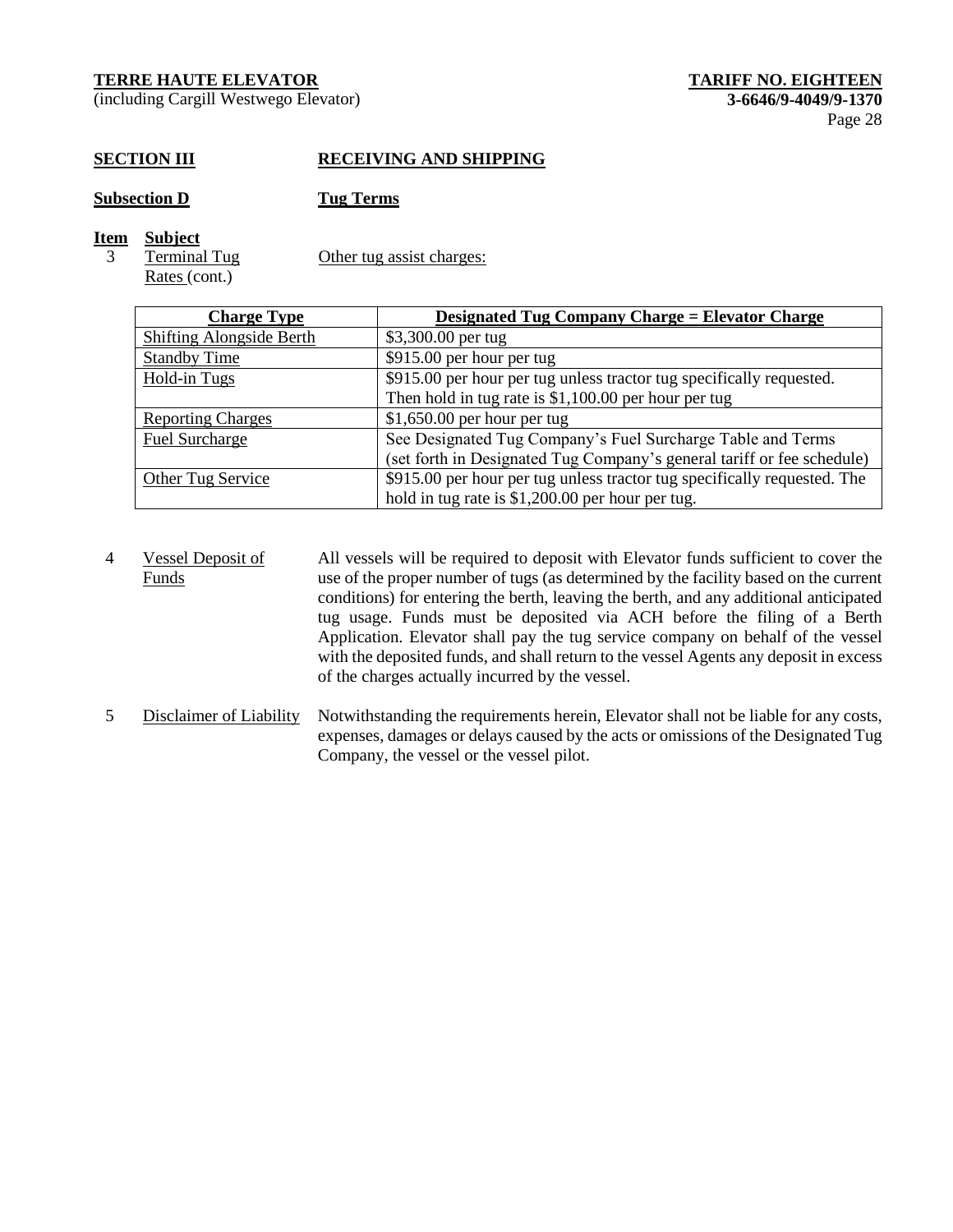(including Cargill Westwego Elevator) **3-6646/9-4049/9-1370**

# **SECTION III RECEIVING AND SHIPPING**

# **Subsection E Stevedore Terms**

# **Item Subject**

1 Stevedore Rules This Subsection E is applicable only when the vessel contracts for a third party ("Stevedore") to provide stevedoring services ("Stevedoring Services"), pursuant to Section III, Subsection B, herein.

- 2 Standard of Care Stevedore represents and warrants that Stevedoring Services will be conducted under proper and adequate supervision, and in a good and workmanlike manner consistent with prudent industry practices. Consistent with this standard of care, Stevedores will perform stevedoring operations so as to prevent injury to, or death of any person, and damage to or destruction, or loss of property, whether of Terminal, of the vessel being stevedored, or of third parties, and to utilize available equipment and take all reasonable steps to minimize dust emissions during loading. Stevedores will comply with all safety rules in effect at the Terminals.
- 3 Care in Operations, **Insurance** Stevedores will indemnify, defend and hold harmless Terminal, its successors and assigns, and its employees, Agents, directors, officers, representatives and affiliates, from and against all losses, liabilities, damages, claims, suits, fines, penalties, costs or expenses (including but not limited to attorneys' fees and court costs), or injuries (or death) to any persons or property arising out of or resulting from: (i) the acts or emissions of any Stevedore (for purposes of this Section "Stevedore" shall include its affiliates, employees, contractors, Agents), (ii) the use of, occupancy, and/or presence upon the Terminal by any Stevedore; (iii) the breach by any Stevedore of any obligation or covenant contained in this Tariff or Stevedore Agreement, including the failure of any user to comply with Terminal policies and procedures; and/or (iv) any Stevedore's acts, omissions, negligence, misconduct, illegal activity, or failure to observe applicable laws or regulations. Notwithstanding the foregoing, Stevedore shall not be responsible for losses resulting solely and directly from the negligence of Cargill.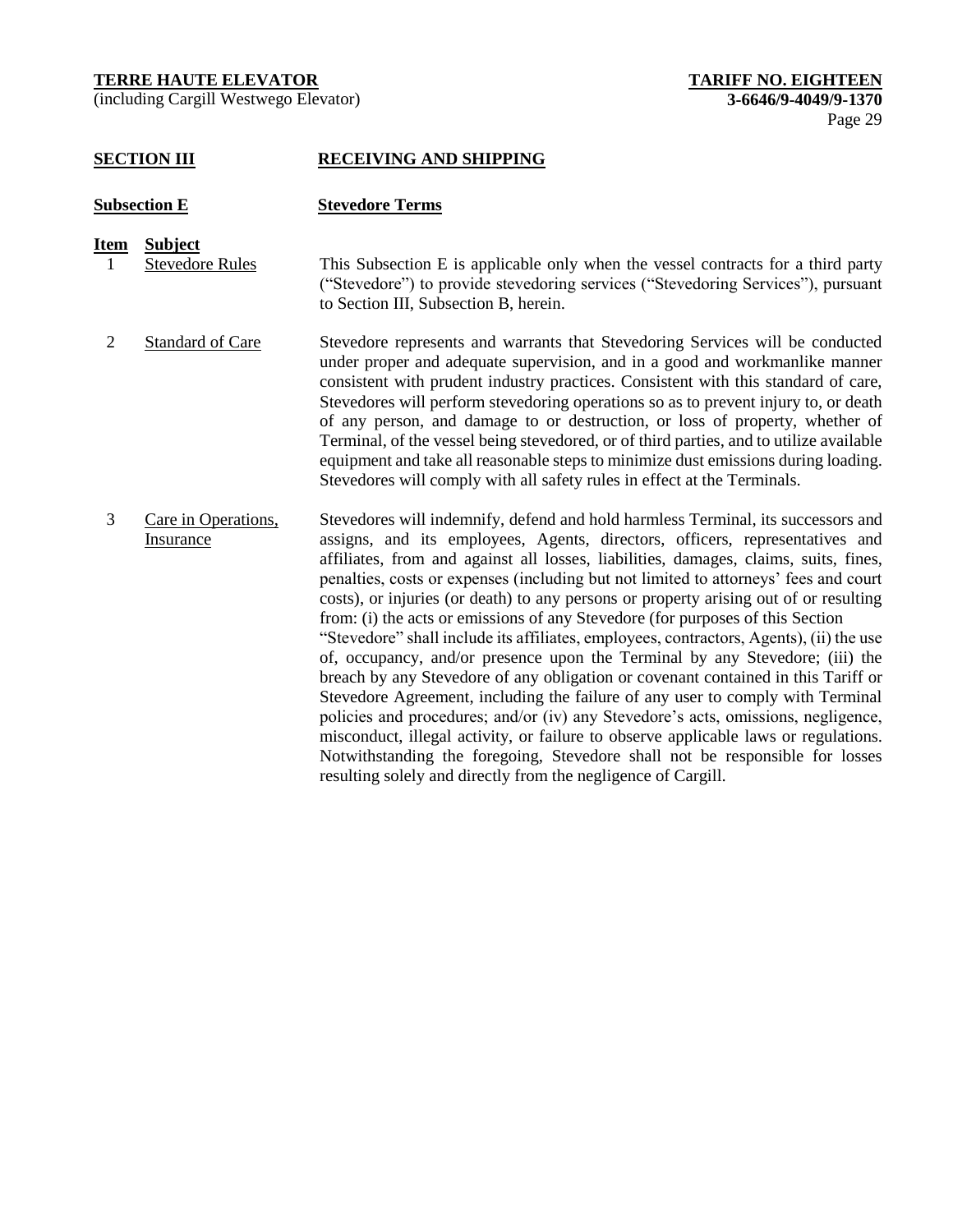(including Cargill Westwego Elevator) **3-6646/9-4049/9-1370**

#### **SECTION III RECEIVING AND SHIPPING**

#### **Subsection E Stevedore Terms**

# **Item Subject**

4 Insurance Stevedores will provide to Elevator prior to work commencing policies of insurance protecting in part against such liability with limits of at least the following:

- (a) Workmen's Compensation as required by law including coverage as required by the Federal Longshoremen's and Harbor Worker's Compensation Act;
- (b) Employer's Liability coverage with limits of \$1,000,000.00;
- (c) Auto Liability with combined single limits of \$1,000,000.00;
- (d) Commercial General Liability coverage, with the watercraft exclusion deleted, and including contractual liability with \$1,000,000.00 limits of liability;
- (e) Stevedore's liability with a limit of \$1,000,000.00 per occurrence;
- (f) Excess Liability with a limit of \$4,000,000.00 per occurrence in excess of each of the above coverages or combined primary and excess limits of \$5,000,000.00.

Stevedore agrees that its policies will be primary without right of contribution from Terminal or its insurance policies. Stevedore further agrees to waive its right of subrogation against Terminal. The above insurances will not be invalidated for Terminal by any action, inaction or negligence of the insured.

Such liability policy shall include broad contractual liability coverage, and coverage for property in Stevedore's care, custody, or control. All such policies shall be written with companies licensed to do business in the State of Louisiana, and with the exception of Workers Compensation, will name Terminal, Cargill, Incorporated as an additional insured, with Certificates evidencing such coverage. Such policy shall so state that it will not be cancelled or modified without thirty (30) days prior written notice to Terminal.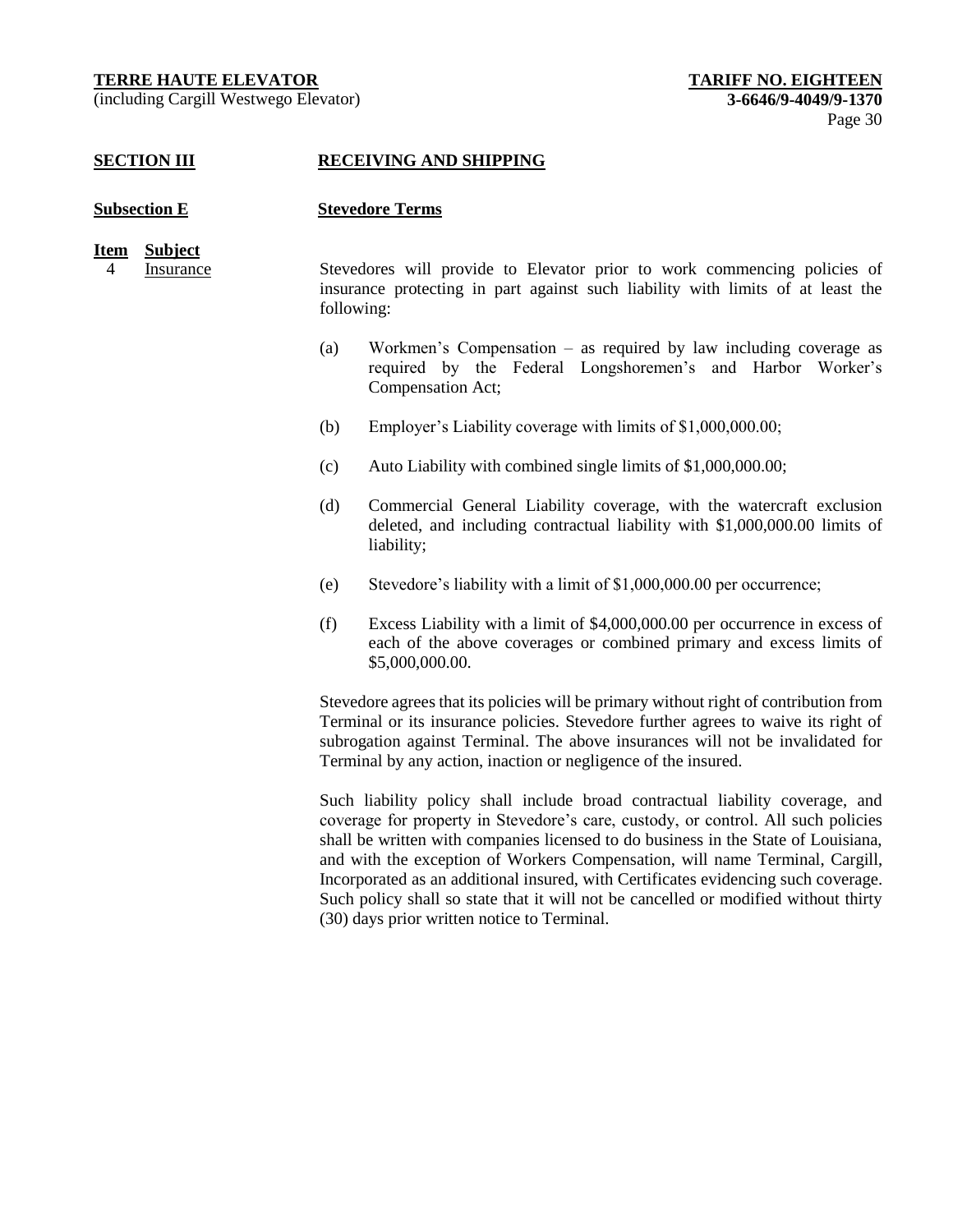(including Cargill Westwego Elevator) **3-6646/9-4049/9-1370**

# **SECTION III RECEIVING AND SHIPPING**

#### **Subsection E Stevedore Terms**

#### **Item Subject**

- 5 Stevedore Agreement A Stevedore Agreement must be signed and confirmed prior to operations, provided that in the event one is not, the terms of this Tariff will govern any stevedoring activities at the Terminals.
- 6 Personnel Stevedoring Services must be carried out so as to assume maximum utilization of the dock and Terminal to full capacity. If, in the reasonable opinion of Terminal Management, such operations would be facilitated by employment of additional crews, gangs, or supervisory personnel, the Stevedore must employ such. As it is difficult to arrive at an accurate evaluation of the damages sustained by Terminal if the Stevedore fails to employ such additional crews, Terminal will assess a penalty of \$500.00 per hour for failure or refusal to provide such additional crews. To secure, in part, any such liability, a deposit of \$5,000.00 is required, which will be held in a separate account by Terminal to satisfy amounts due under this provision, the interest on which will be credited to the Stevedore's account. In the event of termination of said Stevedore Services at the Terminal, the balance along with interest will promptly be returned to the Stevedore.
- 7 Trimming No machine trimming or hand/shovel trimming allowed.
- 8 Facility Charge A charge of twenty-five cents  $(25¢)$  per long ton on grain loaded to bulk carriers and  $O/B/O$ -type vessels, and a charge of forty cents  $(40¢)$  per long ton on grain loaded to tankers and tween deck-type vessels, will be assessed to the Stevedore for availability of all other Terminal furnished equipment, facilities, and services in, on, and about the Terminal. Such charges will be assessed for all grain shown going aboard the vessel according to figures kept by Terminal, which will, upon request, be made available to the Stevedore. Payment of this charge will be made promptly upon billing, and in the event the Stevedore is in default of payment, it will be denied access to the Terminal until such delinquent account is satisfied. Terminal reserves the right to require payment of estimated charges in advance. Any overage will be refunded immediately, and any shortfall is due and payable immediately.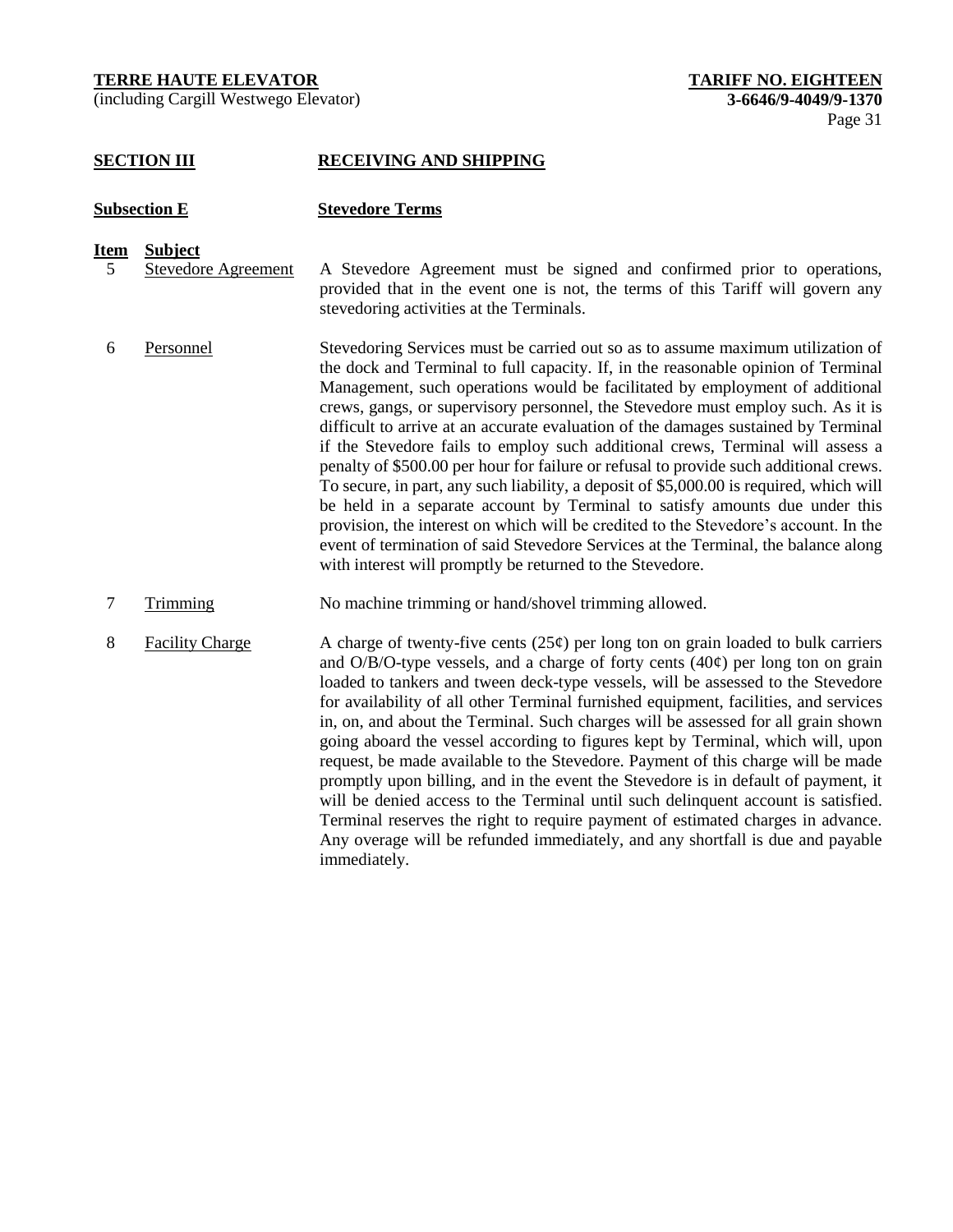(including Cargill Westwego Elevator) **3-6646/9-4049/9-1370**

# **SECTION III RECEIVING AND SHIPPING**

#### **Subsection E Stevedore Terms**

#### **Item Subject**

- 9 Clean-Up Charge A dock clean-up charge in the amount of \$300.00 per vessel will be assessed against the Stevedore.
- 10 Equal Employment Where applicable, Stevedores shall comply with the requirements of the Fair Labor Standards Act of 1938, as amended, in performing the services hereunder. To the extent applicable to Stevedore's work for, or on behalf of, Terminal, Stevedore also agrees to comply fully with all applicable federal, state, and local laws and regulations concerning nondiscrimination and affirmative action, including those enforced by the U.S. Department of Labor's Office of Federal Contract Compliance Programs (OFCCP) and/or the U.S. Equal Employment Opportunity Commission (EEOC). As applicable, Stevedore agrees to comply with Executive Order 11246, as amended. Terminal is an equal opportunity employer, and this Tariff is subject to the rules and regulations imposed upon contractors and subcontractors pursuant to 41 CFR Chapters 60 and 61. Unless this Order is exempt, there is incorporated herein by reference 41 CFR 60-1.4, 60-250.5 and 61- 250.10. 29 C.F.R. Part 471, Appendix A to Subpart A is also incorporated herein by reference. **Elevator and Stevedore shall abide by the requirements of 41 CFR 60-741.5(a). This regulation prohibits discrimination against qualified individuals on the basis of disability, and requires affirmative action by covered prime contractor and subcontractor to employ and advance in employment qualified individuals with disabilities. Terminal and Stevedore shall abide by the requirement of 41 CFR 60-300.5(a). This regulation prohibits discrimination against qualified protected veterans, and requires affirmative action by covered prime contractors and subcontractors to employ and advance in employment qualified protected veterans.** Stevedore specifically agrees to refrain from engaging in unlawful discrimination when acting for or on behalf of Terminal, to engage in and document appropriate good faith efforts to recruit and refer qualified women, minorities, covered veterans, and individuals with disabilities, and to retain all records required by applicable OFCCP and EEOC regulations.